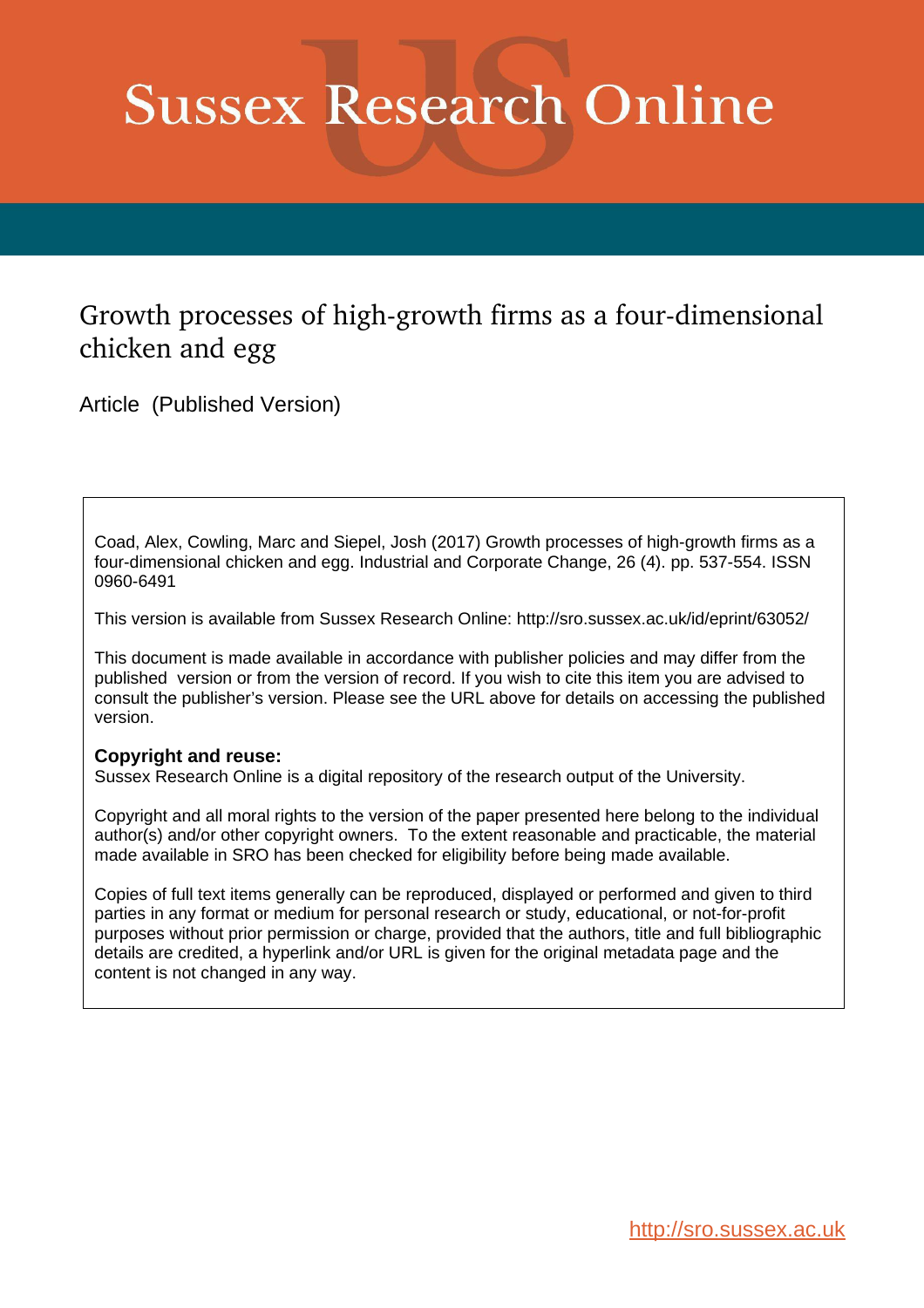# Growth processes of high-growth firms as a four-dimensional chicken and egg

# Alex Coad,<sup>1,\*</sup> Marc Cowling,<sup>2</sup> and Josh Siepel<sup>3</sup>

<sup>1</sup>SPRU, University of Sussex, and JRC-IPTS, European Commission, Seville, Spain. e-mail: Alexander.Coad@ec.europa.eu, <sup>2</sup>University of Brighton, Brighton, UK. e-mail: M.Cowling2@brighton.ac.uk and <sup>3</sup>SPRU, University of Sussex, Sussex, UK. e-mail: J.Siepel@sussex.ac.uk

\*Main author for correspondence.

#### **Abstract**

This article investigates whether high-growth firms grow in different ways from other firms. Specifically, we analyze how firms grow along several dimensions (growth of sales, employment, assets, and operating profits) using Structural Vector Autoregressions. Causal relations are identified by using information contained in the (non-Gaussian) growth rate distributions. For most firms, the growth process starts with employment growth, which is then followed by sales growth, then growth of operating profits, and finally growth of assets. In contrast, high growth firms put more emphasis on growth of operating profits driving other dimensions of growth, with employment growth occurring at the end.

JEL classification: L25; L23; D22

#### 1. Introduction

Yes, there are two paths you can go by, but in the long run, there's still time to change the road you're on. Led Zeppelin, Stairway to Heaven, 1971

A recent finding in the empirical industrial organization literature is the peculiar distribution of firm growth rates, which is far from Gaussian and instead resembles the symmetric exponential or Laplace distribution [\(Stanley](#page-15-0) *et al.*, [1996;](#page-15-0) [Bottazzi and Secchi, 2006](#page-13-0)). This relatively new stylized fact is remarkably robust across countries, years, sec-tors, and also growth rate indicators (among a large literature, see e.g. [Bottazzi](#page-13-0) *et al.*, 2002; [Fagiolo and Luzzi, 2006;](#page-14-0) [Bottazzi](#page-13-0) et al., 2010; [Duschl and Peng, 2015;](#page-14-0) and Yu et al.[, 2015\)](#page-15-0). The intuition behind this "tent-shaped" distribution of growth rates is that, while most firms do not grow, a handful of firms experience either very fast decline or very fast growth. Indeed, it has been suggested that the dynamics of industries is driven not by the stagnant majority, but by a handful of outliers—"market selection seems to operate quite gently, if at all, vis-à-vis most 'near-average' agents... selection dynamics are primarily driven by outliers" [\(Bottazzi](#page-13-0) et al., 2002: 720; see also [Metcalfe, 2005\)](#page-15-0).

In parallel to empirical investigations of the growth rate distribution, there has been an increasing emphasis of research on a small number of HGFs or high-growth firms (see [Henrekson and Johansson, 2010](#page-14-0), for a survey; see also Coad et al.[, 2014](#page-13-0) for an introduction to the recent special issue on HGFs of Industrial and Corporate Change).

© The Author 2016. Published by Oxford University Press on behalf of Associazione ICC.

This is an Open Access article distributed under the terms of the Creative Commons Attribution License (http://creativecommons.org/licenses/by/4.0/), which permits unrestricted reuse, distribution, and reproduction in any medium, provided the original work is properly cited.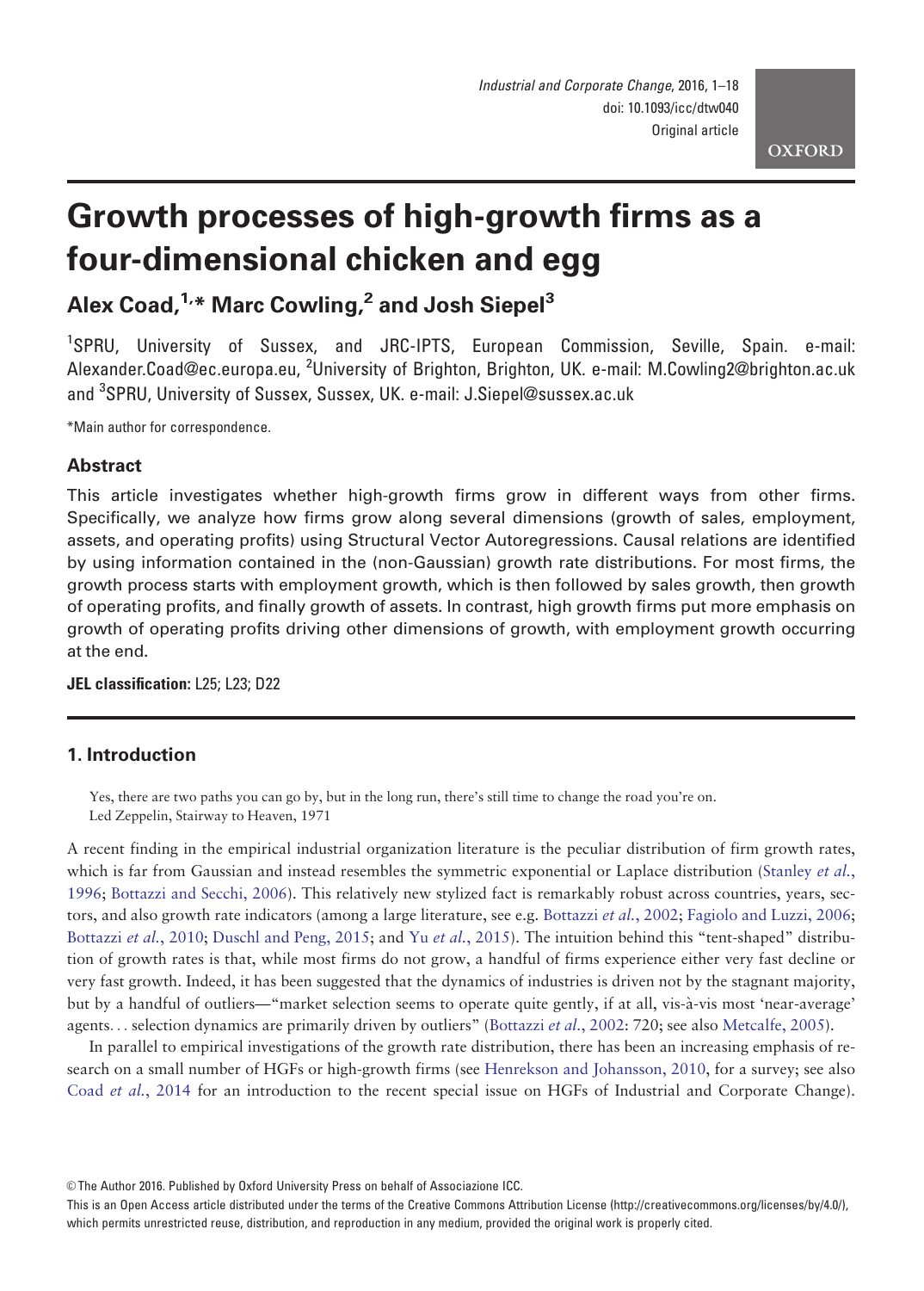HGFs are sought out by policy-makers and business scholars alike, because they make a disproportionately large contribution to job creation, productivity growth, and economic growth. However, it is notoriously difficult to pick out, ex ante, which firms will ultimately become HGFs. There do not seem to be any readily observable characteristics that help to distinguish between HGFs and other firms [\(Shane, 2009](#page-15-0)), and furthermore HGFs have a remarkable lack of persistence in their growth performance ([Holzl, 2014;](#page-14-0) [Daunfeldt and Halvarsson, 2015](#page-14-0)). In other words, fast growth in the previous years does not imply that the firm will continue to grow—instead sustained growth perform-ance appears to be as likely as sustained superior performance in a game of chance (such as coin toss; [Coad](#page-13-0) *et al.*, [2013\)](#page-13-0). The difficulty in identifying HGFs *ex ante*, as well as the lack of persistence in high-growth episodes, is a hindrance to policy-makers who attempt to provide support for HGFs [\(Shane, 2009\)](#page-15-0).

In this article, we take a different approach: instead of attempting to identify which firms will become HGFs, we seek to better understand the growth process in terms of how different growth dimensions coevolve, and moreover we investigate the possible existence of differences in growth processes between HGFs and other firms. It is reasonable to expect that HGFs grow in different ways from other firms because they might have higher growth ambitions, or their efforts to grow fast may make them especially vulnerable to certain growth obstacles such as insufficient demand, lack of suitable employees, or possible financial constraints. On the one hand, an increase in demand (i.e. sales growth) might be the trigger that allows HGFs to launch into a period of high growth. Alternatively, it could be that the availability of human resources might allow the firm to enact its growth plans. Another possibility might be that an increase in profits might allow the firm to signal its credibility on financial markets and receive financial resources that are critical for financing growth projects. Finally, it could be that audacious firms, with ambitions of rapid growth, must first take the risk of investing in the new assets that will be required to operate at a larger scale of operations. Indeed, there are many possible growth paths that might be associated with HGFs. Given the exploratory nature of our investigations, it would be premature to discuss all possible combinations of growth sequences in a hypotheses section [\(Helfat, 2007](#page-14-0)). In this article, we consider the growth processes of HGFs to be an empirical question that requires investigation.

In doing so we do not explore *which* firms grow, or *why* they grow, but *how* they grow (following [McKelvie and](#page-15-0) [Wiklund, 2010\)](#page-15-0). Although sales growth and employment growth have often been used, individually and interchangeably (see [Davidsson and Wiklund, 2001](#page-14-0)), it has become increasingly evident that these measures are not equivalent. Indeed, while the two measures of growth are correlated, the correlation is weak [\(Br](#page-13-0)ännback et al., 2014), and then not contemporaneous. Our analysis therefore examines the sequence and relationship between the growth of sales, employment, operating profits, and assets, first for our full sample of UK firms and second for the subsample of highest-growth firms. This is an explicit attempt to address the concerns of Boyd *et al.* [\(2005\)](#page-13-0) about the over-reliance in management research of single indicators (see also Miller *et al.*[, 2013](#page-15-0)). In doing so we hope to provide evidence that can contribute to the development and extension of theory relating to firm growth.

We unravel the growth processes of firms by identifying the distinct causal relationships between different growth indicators. This is done by applying Structural Vector Autoregressions (SVARs) to our data set, which analyze the coevolutionary dynamics of a set of variables that are inter-related. Our SVAR is identified not through theoretical assumptions, nor through instrumental variables, but through a data-driven approach to causal discovery, which ex-ploits the non-Gaussian nature of the firm growth distribution to identify the latent causal ordering [\(Shimizu](#page-15-0) et al., [2006\)](#page-15-0). In particular, we build upon the Linear Non-Gaussian Acyclic Model (LiNGAM) introduced in a cross-sectional context by [Shimizu](#page-15-0) et al. (2006), and extended to a SVAR context, by introducing lagged effects, by [Moneta](#page-15-0) et al. (2013). This VAR-LiNGAM approach to obtaining causal estimates from observational data is often applied in the neuroimaging and machine learning literature, although it has recently been introduced into the econo-metrics literature by [Moneta](#page-15-0) et al. (2013).

We therefore contribute to the literature on firm growth by applying a SVAR model that delivers causal estimates instead of mere intertemporal associations (e.g. the Vector Autoregression [VAR] models in [Coad, 2010](#page-13-0); [Coad](#page-14-0) et al., [2011;](#page-14-0) [Colombelli](#page-14-0) et al., 2014). While [Moneta](#page-15-0) et al. (2013) applied our SVAR model to firm growth and R&D expenditure, we include data on growth of assets, and—importantly—we distinguish between subsamples of HGFs and non-HGFs to gain insights into how HGFs grow.

#### 2. Data

The UK constitutes an interesting case for investigating the growth processes of HGFs, because a recent international comparison of 11 industrialized countries highlighted that the frequency of HGFs is particularly high in the UK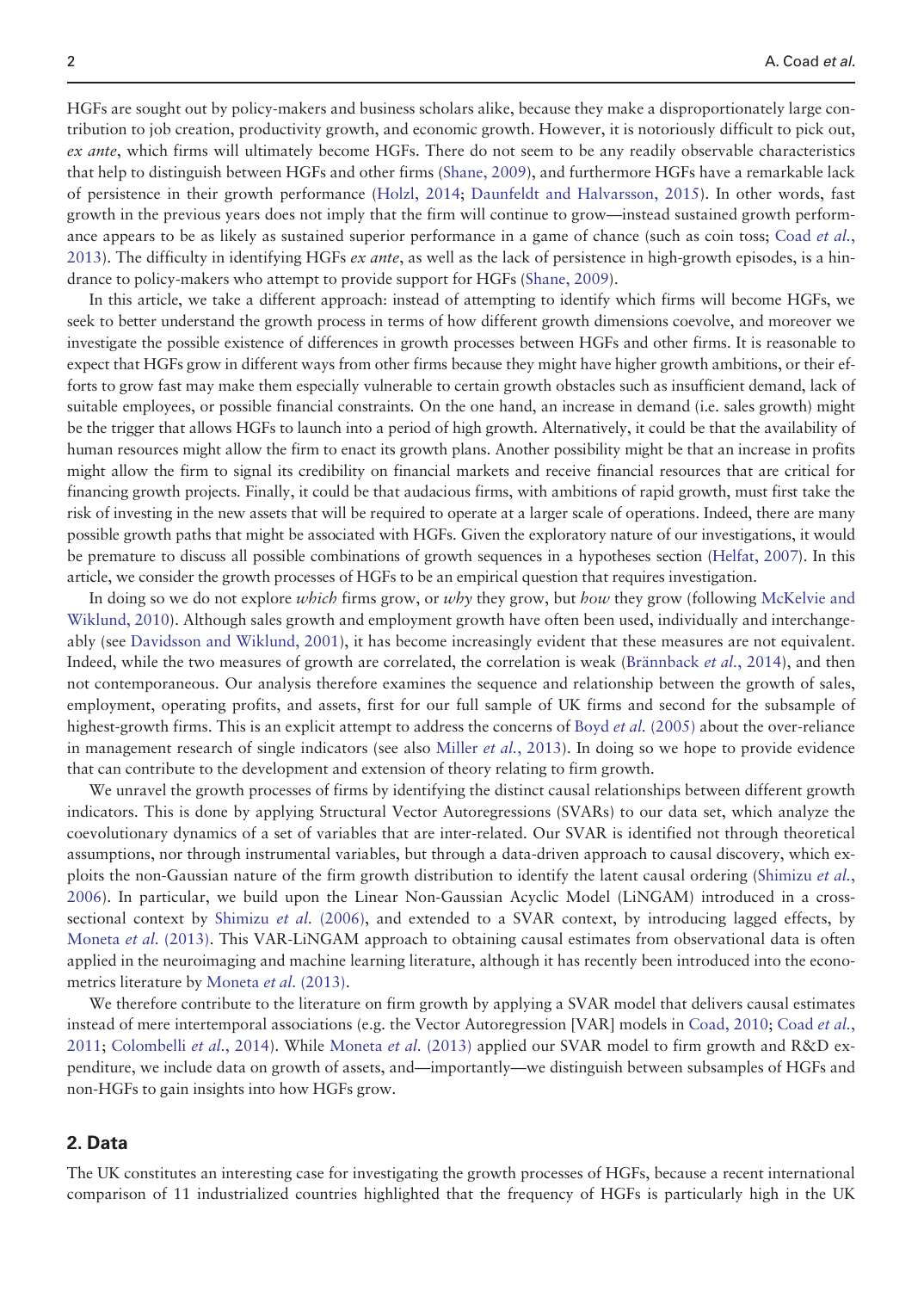|                   |            | Non-HGFs    |             |           | $t$ -test<br>P-values |             |       |
|-------------------|------------|-------------|-------------|-----------|-----------------------|-------------|-------|
|                   | Mean       | <b>SD</b>   | Observation | Mean      | <b>SD</b>             | Observation |       |
| Employment        | 492.28     | 5224.58     | 17,924      | 43.86     | 181.98                | 1241        | 0.000 |
| Sales             | 75,347.98  | 810,654.00  | 17,330      | 20,968.98 | 167,605.70            | 1160        | 0.000 |
| Total assets      | 66,486.41  | 167,9991.00 | 21,004      | 18,544.61 | 166,541.80            | 1697        | 0.000 |
| Operating Profits | $-2105.04$ | 237,904.90  | 19,312      | 1182.00   | 27,212.97             | 1390        | 0.077 |
| Age               | 15.96      | 19.45       | 24,042      | 6.74      | 13.88                 | 2476        | 0.000 |

Table 1. Summary statistics for 2003 (i.e. the first year of the sample), including two-sample t-tests of unequal variances

[\(Bravo, 2010](#page-13-0)). For our analysis we use data on UK businesses from Bureau van Dijk's FAME (Financial Analysis Made Easy) database. FAME aggregates data from Companies House and other sources to be probably the most comprehensive private source of firm data in the UK, with the vast majority of firms in the data set being unlisted on stock markets. Our key variables, Turnover, Net Tangible Assets, and Operating Profit, are defined in terms of thousands of GBP, and for number of employees we take the headcount of employees. We take growth of operating surplus (i.e. "operating profit") as an indicator of the financial performance of the firm because it excludes non-operating expenses and taxes, etc. ([Bottazzi](#page-13-0) et al., 2010; [Coad, 2010](#page-13-0)). However, we are aware that financial performance variables can sometimes be unreliable proxies for the underlying economic phenomena of interest ([Fisher and](#page-14-0) [McGowan, 1983\)](#page-14-0), and therefore should be treated with some caution.

We focus on the years 2003–2011, although many of the firms in our analysis do not report data for the full period,<sup>1</sup> meaning that we have an unbalanced panel.<sup>2</sup> Table 1 presents summary statistics on our initial sample in the first observed year. If we have too few observations to observe a firm over a 3-year period, then these firms are dropped from our analysis.

In line with previous work, $3$  we focus on firms with 20 employees or more. Including smaller firms would amplify difficulties of missing observations and hence selection bias. Instead, we focus on firms with 20 employees or more, and so our results should be interpreted accordingly. In our subsequent analysis, we sometimes split the sample into subsamples of HGFs versus non-HGFs. This is done in the following way: first we calculate a firm's average annual employment growth over the available period (with a minimum of at least 3 years). If we consider that a firm's average annual employment growth rate  $\gamma$  can be expressed in terms of the relationship between initial size S<sub>t</sub> and final size  $S_{t+\tau}$ :

$$
(1+\gamma)^{\tau} = S_{t+\tau}/S_t \tag{1}
$$

then the average annual growth rate  $\gamma$  can be calculated in the following way:

$$
\left(S_{t+\tau}/S_t\right)^{1/\tau} - 1 = \gamma \tag{2}
$$

The OECD-Eurostat definition of HGFs requires that firms have an average annual growth rate of  $\gamma \geq 20\%$  over a 3-year period (with 10+ employees in the base year, [Eurostat-OECD, 2007\)](#page-14-0). However, in this article, we define HGFs as those firms that are in the top 10% of the (average annual) employment growth rates distribution (in our sample of firms with 20+ employees). We choose this measure of HGFs to exploit the available data as best we can, by making use of all available years (maximum duration: 2003–2011). Firms in our sample are present for different lengths of time, and so we normalize by calculating the average annual growth rate (with a minimum of 3 years). It has been

- 1 Previous work by [Cowling et al. \(2008\)](#page-14-0) shows that missing data in FAME is effectively random, and there is no evidence of any pattern in missing data.
- 2 Although we do not restrict firms to be present in each year 2003–2011, we do have the restriction that there are no gaps in the four SVAR variables for those years where a firm does report activity for that year. For example, if we have observations for a firm-year for growth of sales, employment, and assets, but not operating profits, then this firm-year will be dropped.
- 3 For example, work on data from the French National Statistical Office (INSEE), which focuses on firms above a threshold of 20 employees (see, among others, [Coad,2007a](#page-13-0), [2010](#page-13-0); [Bottazzi et al., 2010\).](#page-13-0)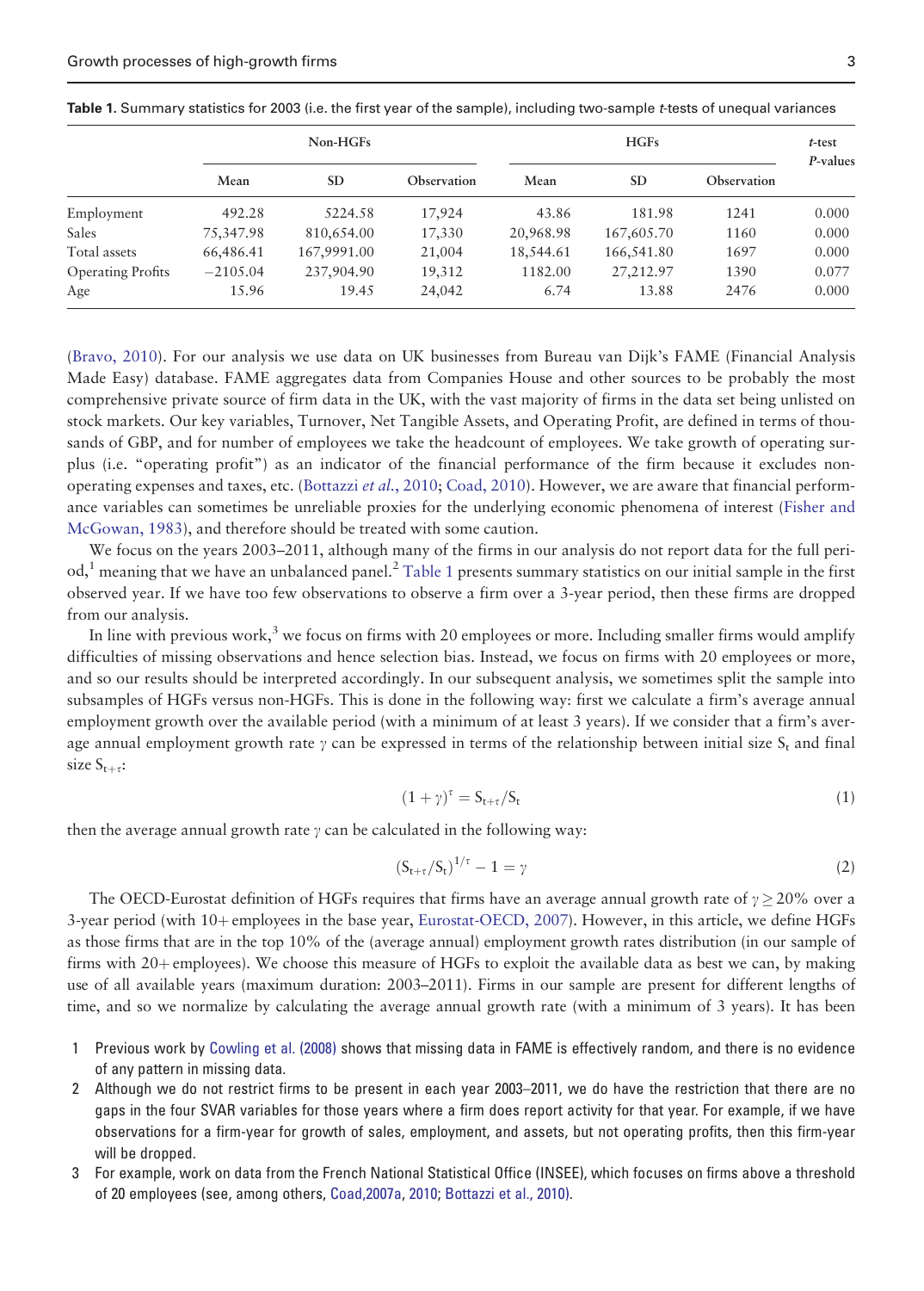observed that high-growth events display little persistence ([Coad, 2007a;](#page-13-0) [Parker](#page-15-0) et al., 2010; [Holzl, 2014;](#page-14-0) [Daunfeldt](#page-14-0) [and Halvarsson, 2015\)](#page-14-0), and therefore we do not focus on what happens after a high-growth event, but only how firms grow during their high-growth period. Although some sectors may grow faster than others, we do not normalize by sector because we argue that a high employment growth rate is equally challenging (from an organizational point of view) whatever sector the firm operates in. We prefer relative growth to absolute growth because the latter emphasizes the growth of large firms to the detriment of the growth of smaller firms ([Holzl, 2014\)](#page-14-0). We also focus on the top 10% of the employment growth rates distribution to ensure that we have enough firms in the HGF category, while avoiding having too large an HGF category that might also include some relatively slow-growth firms.

#### 3. Methodology

#### 3.1 Background

Previous work has recognized that firm growth indicators (sales, profits, employment, etc) are not perfectly correlated with each other, but shed light on different facets of firm growth, and correspond to different economic con-cepts ([Shepherd and Wiklund, 2009](#page-15-0); Miller et al.[, 2013](#page-15-0)). [Achtenhagen](#page-13-0) et al. (2010) survey the firm growth literature and write that (p. 307):

A crucial challenge for the future study of growth lies in how to capture this complexity and multidimensionality, e.g. by not treating growth as dependent variable but as intermediary variables while studying other outcomes, such as the improvement of performance.

#### And also that (p. 311):

One issue considered crucial by the entrepreneurs is clearly calling for more research on the interplay of the different growth aspects. While different studies ... have pointed out that different growth measures are not highly statistically correlated, relationships still exist between them.

and conclude that "more quantitative work is needed" (p. 310).

In this article, we seek to address these challenges to firm growth research by considering different facets of the growth process: sales growth, employment growth, growth of assets, and growth of operating profits. We therefore contribute to the literature that considers how firms grow in terms of sales and profits [\(Cowling, 2004\)](#page-14-0). To this end, we first apply reduced-form VAR models to the analysis of firm growth [\(Coad, 2010;](#page-13-0) [Colombelli](#page-14-0) *et al.*, 2014) to explore the intertemporal associations between the dimensions of firm growth observed in our data set (sales, employment, assets, and profits). Although intertemporal associations can describe the evolution of firms over time, they do not identify which variable is driving the other. Correlation does not imply causality—or in everyday language "you can't get an 'ought' from an 'is'." Knowledge of the causal relations (as opposed to mere associations) is essential as soon as one wishes to consider how to intervene in the system being observed.

#### 3.2 Our SVAR estimator

To gain an understanding of causal relations, we then apply SVARs—to be precise, we apply a Linear non-Gaussian Acyclic SVAR model (VAR-LiNGAM; see [Shimizu](#page-15-0) et al.[, 2006](#page-14-0); Hoyer et al., 2006; [Hyv](#page-14-0)ärinen et al.[, 2010](#page-14-0)) that is identified through Independent Component Analysis (ICA; see [Hyv](#page-14-0)ärinen et al.[, 2001;](#page-14-0) [Stone, 2004\)](#page-15-0). We implement the algorithm in [Moneta](#page-15-0) et al. (2013), which uses ICA to recover the latent components that are fully statistically independent, before they are arranged in the causal ordering that best fits the data. We begin by estimating a reducedform VAR to obtain the residuals, then we apply ICA to decompose these residuals into statistically independent shocks. The rows are then permuted to obtain an estimate of a lower-triangular matrix, which has zeroes along the diagonal. Further details are in [Moneta](#page-15-0) et al. (2013), and see also [Coad and Binder \(2014\)](#page-13-0) for an application.

The main assumption required by our VAR-LiNGAM estimator is that the SVAR residuals  $\epsilon_{\rm{it}}$  are non-Gaussian. This assumption cannot be tested directly, although we do verify that the related VAR residuals are non-Gaussian. The estimator also assumes that the causal structure is acyclic—that there is one main direction of causality between variables, and that minor feedback loops (that take place within the same time period) can be ignored. This assumption is reasonable in our context, to the extent that the major direction of causality is emphasized and any possible instantaneous feedback effects, that play a relatively minor role, are pruned down to zero. Three further assumptions can also be named here, which are shared with more conventional regression estimators. The first concerns omitted variable bias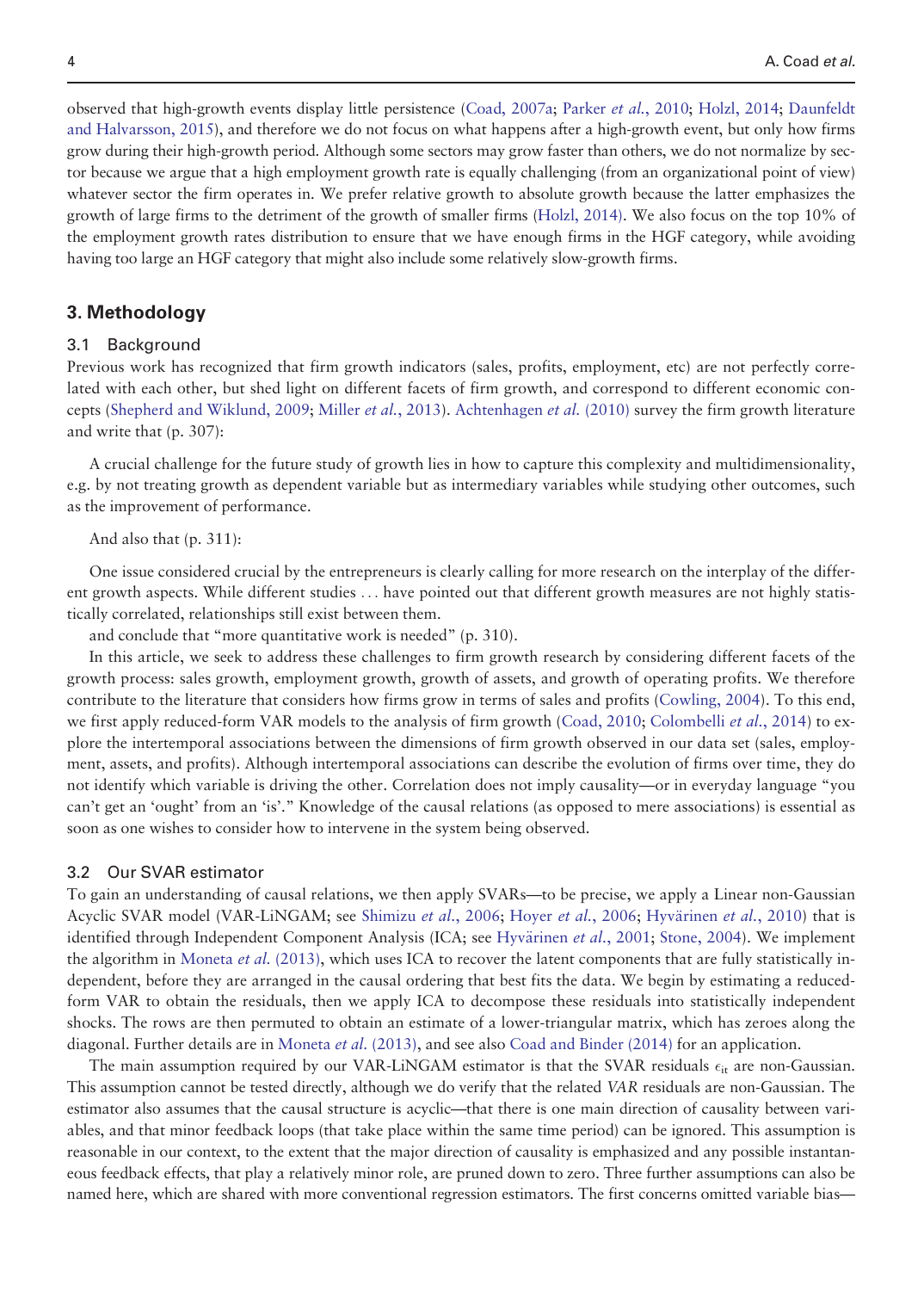<span id="page-5-0"></span>it is assumed that there are no strong confounding variables that have been omitted from the VAR system. Bearing in mind the difficulties in finding variables that can accurately predict firm growth [\(Coad, 2009\)](#page-13-0), we are not overly concerned about omitted variable bias. Second, VAR-LiNGAM is a linear regression model, which assumes that the relationships between the dependent and explanatory variables are linear. In view of previous work on firm growth, this assumption seems reasonable. Third, the SVAR shocks  $\epsilon_{it}$  are assumed to be independent—that is, independent across VAR series, and independent over time. This seems to be a reasonable assumption in our present context, especially considering that the SVAR shocks are independent by construction due to our ICA procedure.

#### 3.3 Control variables and preprocessing

We begin by dropping all cases where we have missing observations for our four SVAR series (i.e. growth of sales, employment, assets, or operating profits). We then preprocess our SVAR growth rate series (following [Coad and](#page-13-0) [Binder, 2014\)](#page-13-0) to remove the possible influence of control variables  $X_{it}$ . These control variables are the following:

- Lagged logarithm of firm size, to control for the stylized fact that small firms are often observed to grow faster than larger firms [\(Coad, 2009](#page-13-0)).<sup>4</sup>
- Lagged logarithm of firm size, squared, to account for a possible nonlinear relationship between size and growth (if e.g. small firms grow faster up to a certain size threshold, above which size no longer varies with growth rate; cf [You, 1995;](#page-15-0) [Sutton, 1997](#page-15-0)).
- Three-digit industry dummies, to allow for the possible influence of sector of activity on firm-level performance (see [Malerba and Orsenigo, 1997](#page-15-0); see also [Srholec and Verspagen, 2012](#page-15-0)) and the possibility that firms from different sectors may have different growth rates. Three-digit sectors are defined according to the 2007 SIC industry classification system.
- "Age" of the firm, which is measured here in terms of the number of years since the date of incorporation. This measure of age is similar to [Demirel and Mazzucato \(2012\)'](#page-14-0)s indicator of firm age as proxied by age since the firm's Initial Public Offering. Note that the firm may have started operations before the date of incorporation, which would be a limitation of this indicator of firm age.
- Year dummies are included to control for the influence of year-specific macroeconomic effects on firm growth, that are common to all firms in the same year.

Although there are other variables that have been mentioned in the literature as having an influence on firm growth rates, the limitations of our data sample prevent us from including further variables. Nevertheless, given that firm growth is often seen as being well approximated by a random walk ([Coad, 2009](#page-13-0); [Denrell](#page-14-0) et al., 2015), there is no reason to suspect that omitted variables bias should play an important role in our present context.

Our preprocessing of the growth rate series involves regressing the control variables (mentioned above) on the raw growth rate series  $G_{it}$ , for firm i in year t, to obtain the vector  $\hat{g}_{it}$ .

$$
G_{it} = a + b X_{it} + \hat{g}_{it} \tag{3}
$$

 $\hat{g}_{it}$  is then standardized (with mean 0 and standard deviation 1) to obtain the vector  $g_{it}$ .

#### 3.4 SVAR estimation

Our SVAR regression equation can be written as follows:

$$
g_{it} = B g_{it} + \sum_{\tau=t-s}^{t-1} \phi_{\tau} g_{i\tau} + \epsilon_{it}, \qquad (4)
$$

where g is a 4  $\times$  1 vector of growth rate series (growth of sales, employment, assets, and operating profits), and  $\epsilon_{\rm{ir}}$ is the error term. The matrix B corresponds to a lower-diagonal matrix of instantaneous effects (which indicates the contemporaneous causal orderings of variables), while  $\phi_{i\tau}$  corresponds to the matrix of intertemporal causal effects.

Firm size is measured using the same variable (sales, employment, assets, or operating profits) that appears as the dependent variable in this preprocessing step. For example, if we are preprocessing employment growth, then lagged size corresponds to the lagged logarithm of employees. If we are preprocessing assets growth, then lagged size corresponds to the lagged logarithm of assets.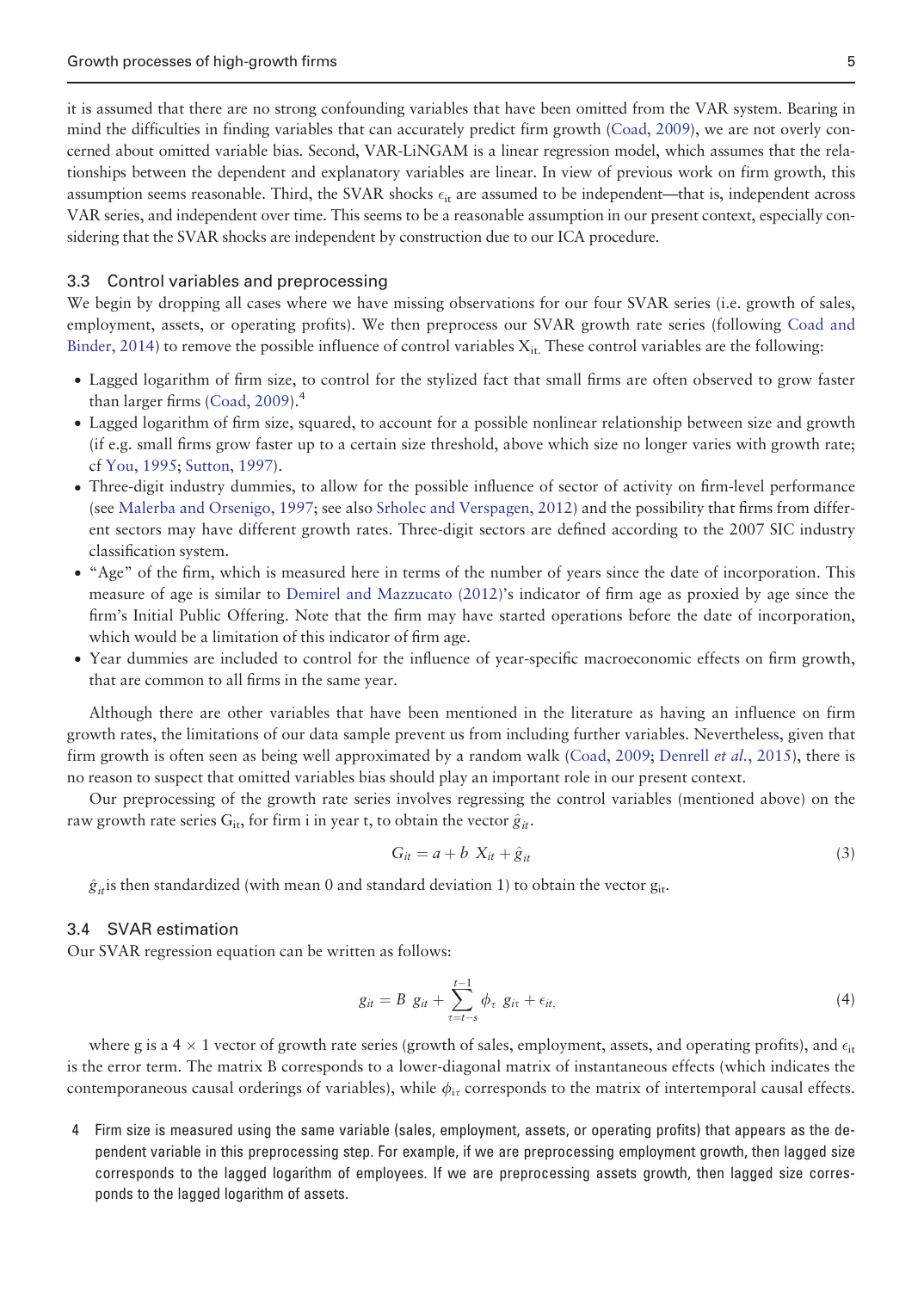Our reduced-form VAR is a simplified version of the SVAR regression equation, where the right-hand-side does not include the term B  $g_{it}$ . The number of lags is represented by s. While lag selection criteria such as the Akaike Information Criterion and the Bayes Information Criterion do not provide clear-cutting recommendations in firm growth applications of our SVAR model ([Moneta](#page-15-0) *et al.*, 2013), we focus on a simple one-lag model, but in our subsequent robustness analysis we also present results for two- and three-lag SVAR models.

#### 4. Results

#### 4.1 Correlations

[Table 2](#page-7-0) contains a correlation matrix of the four VAR series. The highest pairwise correlation is between growth of sales and growth of employment, with a correlation coefficient of 0.5493. All of the four variables—growth of sales, employment, total assets, and operating profits—are positively correlated with each other, although the correlations are far from perfect ([Shepherd and Wiklund, 2009;](#page-15-0) [Coad, 2010](#page-13-0); Miller et al.[, 2013\)](#page-15-0). These correlations give a preliminary view and serve as an introduction to our VAR and SVAR results. Another interesting feature is that the correlations are all below the frequently cited threshold value of  $\pm 0.70$  (Hair *et al.*[, 1998](#page-14-0)), which suggests that we do not need to be overly concerned about multicollinearity in our particular context (especially considering that we have a relatively large number of observations, which should also help in identification).

#### 4.2 Reduced-form VAR results

[Table 3](#page-8-0) contains the reduced-form VAR results, which are similar in spirit to those in [Coad \(2010\).](#page-13-0) These intertemporal associations are helpful in describing the time series evolution of the VAR series, but they do not allow any causal interpretation (and hence do not provide any information about the possible effects of a policy intervention).

We begin by looking at the results for the full sample (top panel of [Table 3](#page-8-0)). First of all, along the diagonal we can see the autocorrelation coefficients. Growth of employment and assets displays positive autocorrelation over time, while the growth of sales and operating profits displays negative autocorrelation (which is particularly strongly negative for growth of operating profits).<sup>5</sup> Sales growth is followed by positive changes in employment, total assets, and operating profits, while employment growth is positively associated with subsequent growth of sales, operating profits, and assets. Growth of operating profits has a relatively strong positive association with subsequent growth of assets.

Comparing the results for the full sample (top panel of [Table 3\)](#page-8-0) with results for the subsample of HGFs, the results are generally quite similar, although a few differences can be mentioned. For HGFs, we observe a weaker association of employment growth with growth of the other variables (significant only in the case of subsequent sales growth). Nevertheless, for HGFs the positive association between assets growth and subsequent growth of sales, employment, and operating profits is stronger. Another interesting finding is that, for HGFs, growth of operating profit has no significant effect on subsequent growth of either sales or employment, although it is positively associated with subsequent growth of assets.

These reduced-form regression results give us a first insight into the intertemporal associations between the variables, although they are merely associations and not causal effects.

#### 4.3 Structural VAR results

Before applying our SVAR model to our data, we first check that the residuals are non-Gaussian, which is one of the model requirements. Appendix 1 presents qq-plots (quantile–quantile plots) of the SVAR residuals, and shows that these residuals are indeed non-Gaussian. Non-Gaussianity is observed to be highly statistically significant when formal tests are applied (P-values of  $10^{-35}$  or smaller when Shapiro–Wilk and Shapiro–Francia tests are applied). Similar qq-plots are obtained for the HGF and non-HGF subsamples. This indicates that our SVAR identification strategy that applies ICA is an appropriate technique for our data.

5 Operating profits can fluctuate considerably over time, and (unlike the three other SVAR variables) can take negative values, which might help explain its strong negative autocorrelation. Note that a relatively strong negative autocorrelation for operating profits has been found in other VAR models (e.g. [Coad, 2010](#page-13-0); [Coad et al., 2011;](#page-14-0) [Moneta et al., 2013\).](#page-15-0)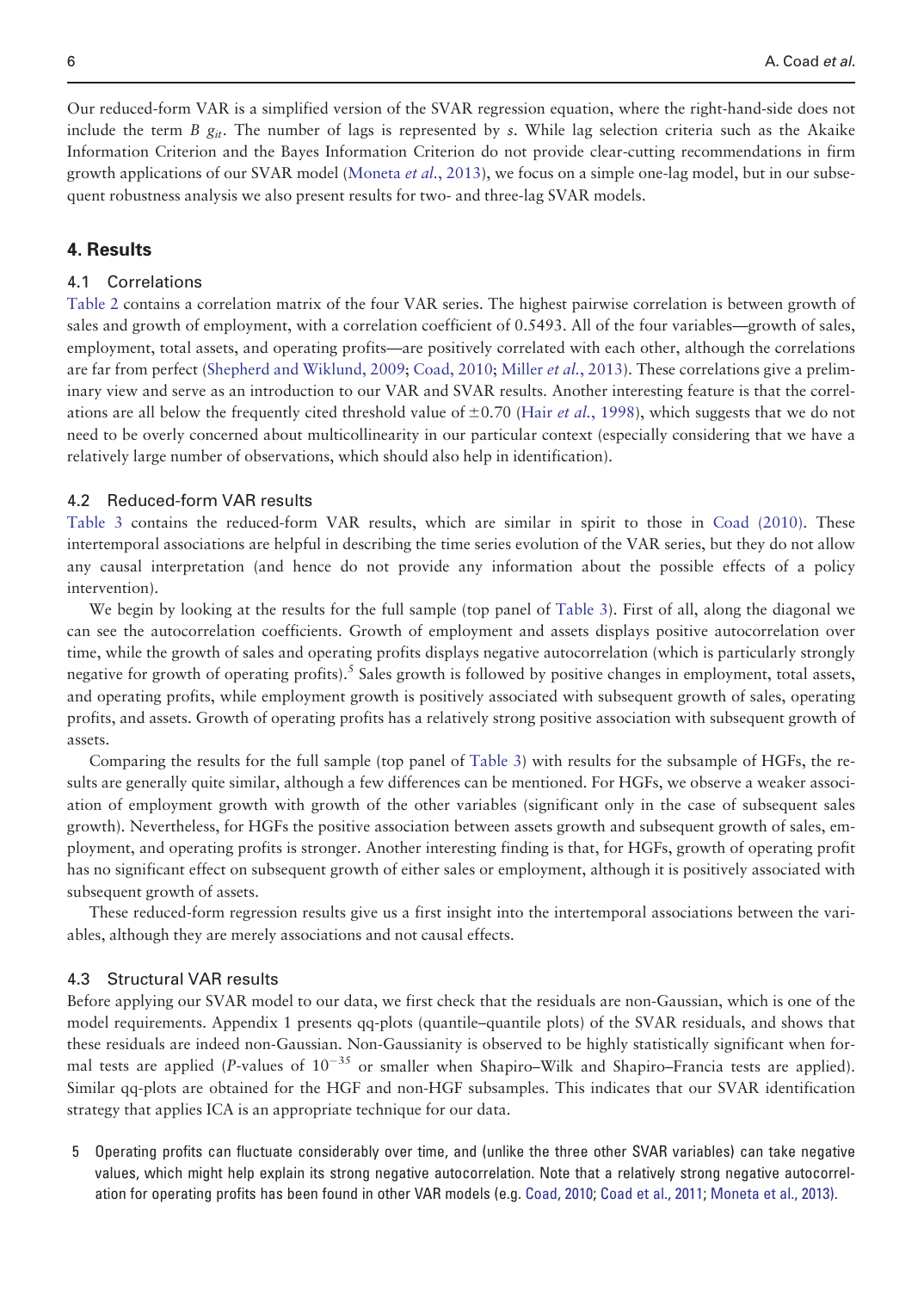| the VAR series. 101,256 observations. All correlations are statistically different from zero at the 5% level |        |                         |             |                   |                   |             |                 |                                  |                  |                   |                  |                                          |                  |                   |
|--------------------------------------------------------------------------------------------------------------|--------|-------------------------|-------------|-------------------|-------------------|-------------|-----------------|----------------------------------|------------------|-------------------|------------------|------------------------------------------|------------------|-------------------|
|                                                                                                              | Mean   | $\overline{\mathbf{S}}$ | ledian<br>⋝ |                   | Skewness Kurtosis | Observation |                 | Pearson correlation coefficients |                  |                   |                  | Spearman's rank correlation coefficients |                  |                   |
|                                                                                                              |        |                         |             |                   |                   |             | growth<br>Sales | Employment<br>growth             | Assets<br>growth | growth<br>Profits | Sales<br>growth  | Employment<br>growth                     | growth<br>Assets | growth<br>Profits |
| Sales growth                                                                                                 | 0.0000 | 1.0000                  | 0.0051      | $-1.6707$         | 72.1184           | 101,256     |                 |                                  |                  |                   |                  |                                          |                  |                   |
| Employment growth                                                                                            | 0.0000 | 1.0000                  | 0.0042<br>I | $-2.1646$         | 124.0168          | 101,256     | 0.5493          |                                  |                  |                   |                  |                                          |                  |                   |
| Assets growth                                                                                                | 0.0000 | 1.0000                  | 0.0060<br>I | $-1.6302$         | 41.8644           | 101,256     | 0.1723          |                                  |                  |                   | 0.4648<br>0.2402 | 0.1598                                   |                  |                   |
| Profits growth                                                                                               | 0.0000 | 1.0000                  |             | $0.0768 - 0.7076$ | 9.0322            | 101,256     | 0.339           | 0.1114<br>0.1282                 | 0.175            |                   | 0.4386           | 0.1458                                   | 0.2917           |                   |
|                                                                                                              |        |                         |             |                   |                   |             |                 |                                  |                  |                   |                  |                                          |                  |                   |

<span id="page-7-0"></span>Table 2. Summary statistics of growth rates after preprocessing (i.e. growth rates  $g_{it}$  from equation (4)), and matrices of Pearson and Spearman correlation coefficients for Table 2. Summary statistics of growth rates after preprocessing (i.e. growth rates git from equation (4)), and matrices of Pearson and Spearman correlation coefficients for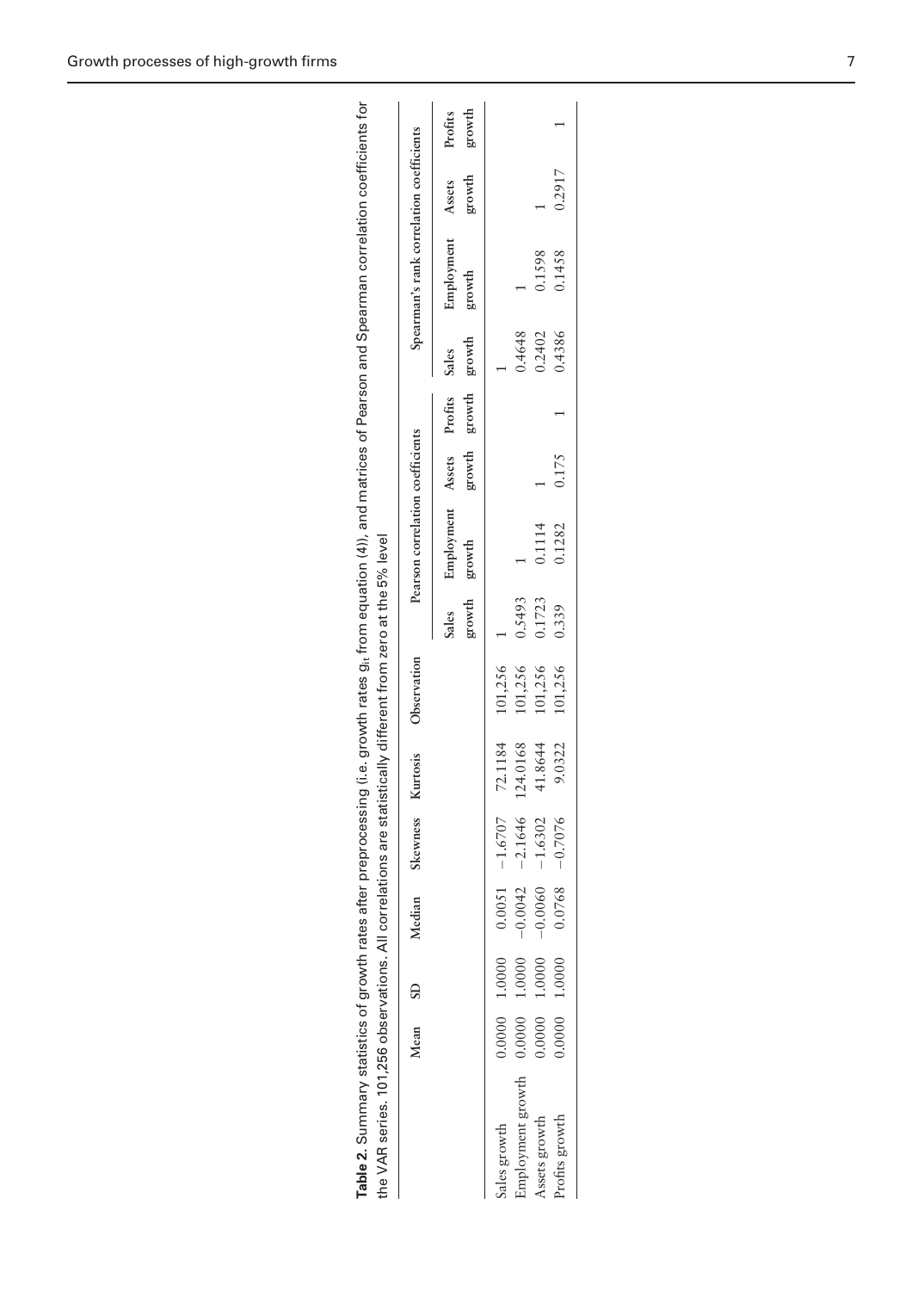<span id="page-8-0"></span>Table 3. Reduced-form VAR estimates and t-statistics, estimated using Least Absolute Deviation regressions (as opposed to conventional OLS). One lag only is included in the VAR. A constant term is included in the estimations but not reported in the tables. Each row corresponds to a median regression, with the dependent variable on the left, and the regression statistics (pseudo-R2 and number of observations) on the right. Standard errors are obtained after 100 bootstrap replications

| Full sample       | Sales growth | Employment growth | Assets growth | Profits growth | Pseudo-R2 | Observation |
|-------------------|--------------|-------------------|---------------|----------------|-----------|-------------|
| Sales growth      | $-0.0163***$ | $0.0987***$       | $0.0119***$   | 0.00245        | 0.0063    | 69,950      |
|                   | (0.00460)    | (0.00527)         | (0.00234)     | (0.00286)      |           |             |
| Employment growth | $0.0691***$  | $0.0639***$       | $0.0147***$   | $0.0186***$    | 0.0194    | 69,950      |
|                   | (0.00337)    | (0.00502)         | (0.00181)     | (0.00163)      |           |             |
| Assets growth     | $0.0248***$  | $0.0110***$       | $0.00898**$   | $0.0307***$    | 0.0050    | 69,950      |
|                   | (0.00239)    | (0.00277)         | (0.00400)     | (0.00209)      |           |             |
| Profits growth    | $0.0539***$  | $0.0232***$       | $0.00960***$  | $-0.203***$    | 0.0177    | 69,950      |
|                   | (0.00513)    | (0.00513)         | (0.00354)     | (0.00803)      |           |             |
| <b>HGFs</b>       |              |                   |               |                |           |             |
| Sales growth      | $-0.0303$    | $0.0496**$        | $0.0659***$   | $-0.00810$     | 0.0067    | 2263        |
|                   | (0.0185)     | (0.0222)          | (0.0145)      | (0.0220)       |           |             |
| Employment growth | 0.0146       | $-0.00748$        | $0.0668***$   | $-0.00273$     | 0.0049    | 2263        |
|                   | (0.0194)     | (0.0148)          | (0.0211)      | (0.0254)       |           |             |
| Assets growth     | $-0.0105$    | 0.00319           | 0.0249        | $0.0686***$    | 0.0039    | 2263        |
|                   | (0.0136)     | (0.0115)          | (0.0323)      | (0.0173)       |           |             |
| Profits growth    | $0.0283*$    | 0.00934           | $0.0437***$   | $-0.176***$    | 0.0169    | 2263        |
|                   | (0.0166)     | (0.0147)          | (0.0145)      | (0.0354)       |           |             |
| Non-HGFs          |              |                   |               |                |           |             |
| Sales growth      | $-0.0222***$ | $0.0771***$       | $0.00943***$  | 0.000977       | 0.0030    | 41,408      |
|                   | (0.00715)    | (0.00677)         | (0.00307)     | (0.00361)      |           |             |
| Employment growth | $0.0677***$  | $0.0362***$       | $0.0101***$   | $0.0164***$    | 0.0144    | 41,408      |
|                   | (0.00518)    | (0.00641)         | (0.00258)     | (0.00272)      |           |             |
| Assets growth     | $0.0319***$  | $0.00897*$        | 0.00502       | $0.0369***$    | 0.0055    | 41,408      |
|                   | (0.00365)    | (0.00509)         | (0.00534)     | (0.00287)      |           |             |
| Profits growth    | $0.0565***$  | $0.0127**$        | $0.00711**$   | $-0.192***$    | 0.0158    | 41,408      |
|                   | (0.00639)    | (0.00539)         | (0.00329)     | (0.00798)      |           |             |
|                   |              |                   |               |                |           |             |

Following on from the reduced-form VAR results, we now focus on the structural VAR results that incorporate insights into causal relations and instantaneous effects (i.e. effects that occur within one period of observation, which in our case is 1 year). SVAR estimates of the matrix of instantaneous effects (matrix B in [equation \(4\)\)](#page-5-0) and also the matrix of the first SVAR lag  $(\phi_1)$  are presented in [Table 4.](#page-9-0)

We begin by looking at the results for the full sample, shown in the top panel of [Table 4](#page-9-0). Our SVAR estimates suggest the following causal ordering: employment growth appears to "kick-start" the growth process, having a positive effect on sales growth and assets growth, as well as a negative effect on growth of operating profit.<sup>6</sup> Taken together, these results show that employment growth is a direct cost (hence having a negative direct effect on operating profits) although there is an important indirect channel according to which employment growth boosts sales (both an instantaneous and a lagged effect), and sales growth will boost profits (again, both an instantaneous and a lagged effect). Following on from employment growth, sales growth has a positive causal effect on assets growth and operating profits. Growth of operating profits has a positive causal effect on growth of assets, while growth of assets has no direct instantaneous effect on any of the other variables.<sup>7</sup> These insights into the causal ordering of the variables

- 6 The table should be read as follows: the dependent variable (on the left of the table) is explained by the variables in matrices B and  $\varphi_1$ . Employment growth has a positive causal effect on sales growth (coeff.  $= 0.52005$ ) and on assets growth (coeff.  $= 0.02993$ ) and a negative causal effect on profits growth (coeff.  $= -0.00688$ ).
- 7 [Table 4](#page-9-0) also shows a small *negative* causal effect of profits growth on employment growth. Further robustness analysis (where HGFs are defined in terms of sales growth rather than employment growth) confirms this small negative effect.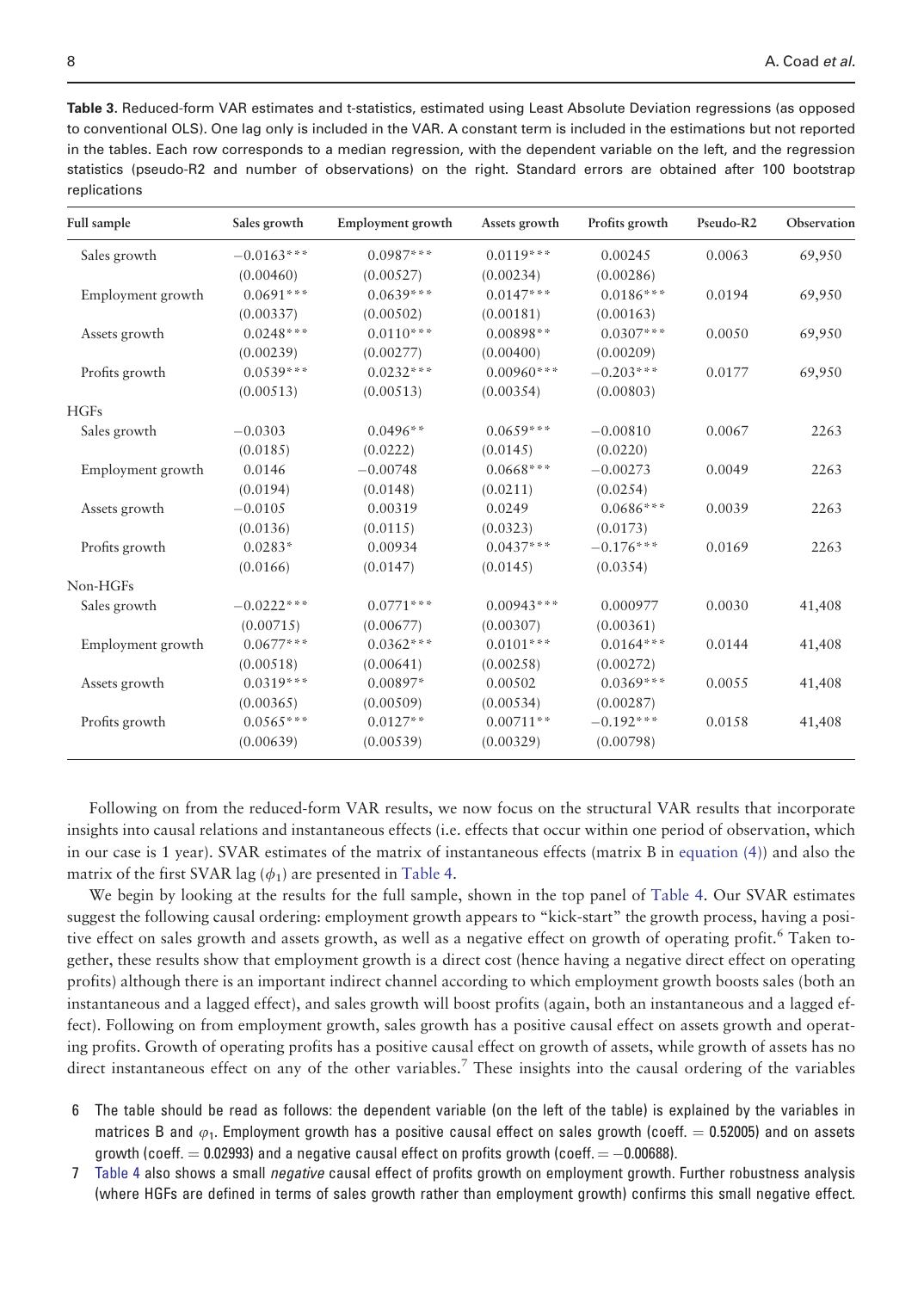|                   |                        | B                    |                  |                   | $\varphi$ 1     |                      |                  |                   |  |  |
|-------------------|------------------------|----------------------|------------------|-------------------|-----------------|----------------------|------------------|-------------------|--|--|
|                   | <b>Sales</b><br>growth | Employment<br>growth | Assets<br>growth | Profits<br>growth | Sales<br>growth | Employment<br>growth | Assets<br>growth | Profits<br>growth |  |  |
| Full sample       |                        |                      |                  |                   |                 |                      |                  |                   |  |  |
| Sales growth      | $\overline{0}$         | 0.5201               | $\Omega$         | $\Omega$          | $-0.0522$       | 0.0655               | 0.0042           | $-0.0072$         |  |  |
|                   | $\mathbf{0}$           | 0.0184               | $\mathbf{0}$     | $\mathbf{0}$      | 0.0045          | 0.0047               | 0.0022           | 0.0023            |  |  |
| Employment growth | $\mathbf{0}$           | $\mathbf{0}$         | $\mathbf{0}$     | $\mathbf{0}$      | 0.0691          | 0.0639               | 0.0147           | 0.0186            |  |  |
|                   | $\Omega$               | $\Omega$             | $\mathbf{0}$     | $\theta$          | 0.0039          | 0.0059               | 0.0019           | 0.0018            |  |  |
| Assets growth     | 0.1119                 | 0.0299               | $\mathbf{0}$     | 0.1439            | 0.0168          | $-0.0053$            | 0.0058           | 0.0590            |  |  |
|                   | 0.0081                 | 0.0076               | $\mathbf{0}$     | 0.0053            | 0.0024          | 0.0027               | 0.0041           | 0.0023            |  |  |
| Profits growth    | 0.4073                 | $-0.0865$            | $\mathbf{0}$     | $\mathbf{0}$      | 0.0665          | $-0.0115$            | 0.0060           | $-0.2022$         |  |  |
|                   | 0.0085                 | 0.0069               | $\mathbf{0}$     | $\mathbf{0}$      | 0.0050          | 0.0047               | 0.0030           | 0.0069            |  |  |
| HGFs              |                        |                      |                  |                   |                 |                      |                  |                   |  |  |
| Sales growth      | $\boldsymbol{0}$       | $\mathbf{0}$         | 0.2018           | 0.6725            | $-0.0472$       | 0.0427               | 0.0315           | 0.0965            |  |  |
|                   | $\Omega$               | $\Omega$             | 0.0465           | 0.0709            | 0.0188          | 0.0204               | 0.0182           | 0.0311            |  |  |
| Employment growth | 0.7373                 | $\mathbf{0}$         | 0.0301           | $-0.0791$         | 0.0395          | $-0.0435$            | 0.0209           | $-0.0128$         |  |  |
|                   | 0.0429                 | $\mathbf{0}$         | 0.0489           | 0.0407            | 0.0219          | 0.0208               | 0.0162           | 0.0266            |  |  |
| Assets growth     | $\overline{0}$         | $\mathbf{0}$         | $\mathbf{0}$     | 0.3603            | $-0.0207$       | $-0.0002$            | 0.0092           | 0.1321            |  |  |
|                   | $\mathbf{0}$           | $\mathbf{0}$         | $\mathbf{0}$     | 0.0313            | 0.0122          | 0.0115               | 0.0287           | 0.0212            |  |  |
| Profits growth    | $\mathbf{0}$           | $\Omega$             | $\mathbf{0}$     | $\overline{0}$    | 0.0283          | 0.0093               | 0.0437           | $-0.1762$         |  |  |
|                   | $\mathbf{0}$           | $\mathbf{0}$         | $\mathbf{0}$     | $\mathbf{0}$      | 0.0169          | 0.0155               | 0.0145           | 0.0340            |  |  |
| Non-HGFs          |                        |                      |                  |                   |                 |                      |                  |                   |  |  |
| Sales growth      | $\mathbf{0}$           | 0.4802               | $\mathbf{0}$     | $\mathbf{0}$      | $-0.0547$       | 0.0597               | 0.0046           | $-0.0069$         |  |  |
|                   | $\mathbf{0}$           | 0.0244               | $\boldsymbol{0}$ | $\mathbf{0}$      | 0.0072          | 0.0067               | 0.0027           | 0.0035            |  |  |
| Employment growth | $\mathbf{0}$           | $\Omega$             | $\mathbf{0}$     | $\Omega$          | 0.0677          | 0.0362               | 0.0101           | 0.0164            |  |  |
|                   | $\Omega$               | $\Omega$             | $\mathbf{0}$     | $\mathbf{0}$      | 0.0047          | 0.0062               | 0.0026           | 0.0024            |  |  |
| Assets growth     | 0.1335                 | 0.0208               | $\boldsymbol{0}$ | 0.1502            | 0.0250          | $-0.0040$            | 0.0025           | 0.0653            |  |  |
|                   | 0.0113                 | 0.0101               | $\mathbf{0}$     | 0.0068            | 0.0040          | 0.0052               | 0.0059           | 0.0030            |  |  |
| Profits growth    | 0.4464                 | $-0.0837$            | $\mathbf{0}$     | $\mathbf{0}$      | 0.0720          | $-0.0186$            | 0.0038           | $-0.1910$         |  |  |
|                   | 0.0126                 | 0.0109               | $\mathbf{0}$     | $\theta$          | 0.0067          | 0.0057               | 0.0030           | 0.0084            |  |  |

<span id="page-9-0"></span>

could not have been obtained from reduced-form VARs (such as those in Section 2) because these latter focus only on intertemporal associations and have no way of identifying causal relations within the period.

The results for the first lag of coefficients from the SVAR model are generally similar to those emerging from the SVAR model's matrix of contemporaneous effects (i.e. the B matrix from [equation \(4\)](#page-5-0) corresponding to "lag zero"), although there are more observed relationships between the variables (because the first-lag matrix does not have any empty cells).

It should also be noted that the results for the full sample include not only growing firms but declining firms. The processes of decline would be a mirror image of the processes of growth: first employment declines, then sales declines, followed by a fall in operating profits and then a fall in assets.

With regards to the results for the subsample of HGFs, we observe that the results are indeed different. HGFs seem to follow their own style of growth process. For HGFs, profits growth is the "initiator" of growth of the other variables. Profits growth appears to have a positive causal effect on growth of sales and assets. This is consistent with capital rationing in external markets, making the firm more dependent on internal funds to invest in growth. Then, growth of total assets has a positive effect on growth of sales (and an insignificant effect on employment growth).

This puzzling result suggests that firms that enjoy growth of profits will reduce their employment growth. Whatever the explanation, it suggests that we cannot assume that firms will necessarily plough back their profits into employment growth.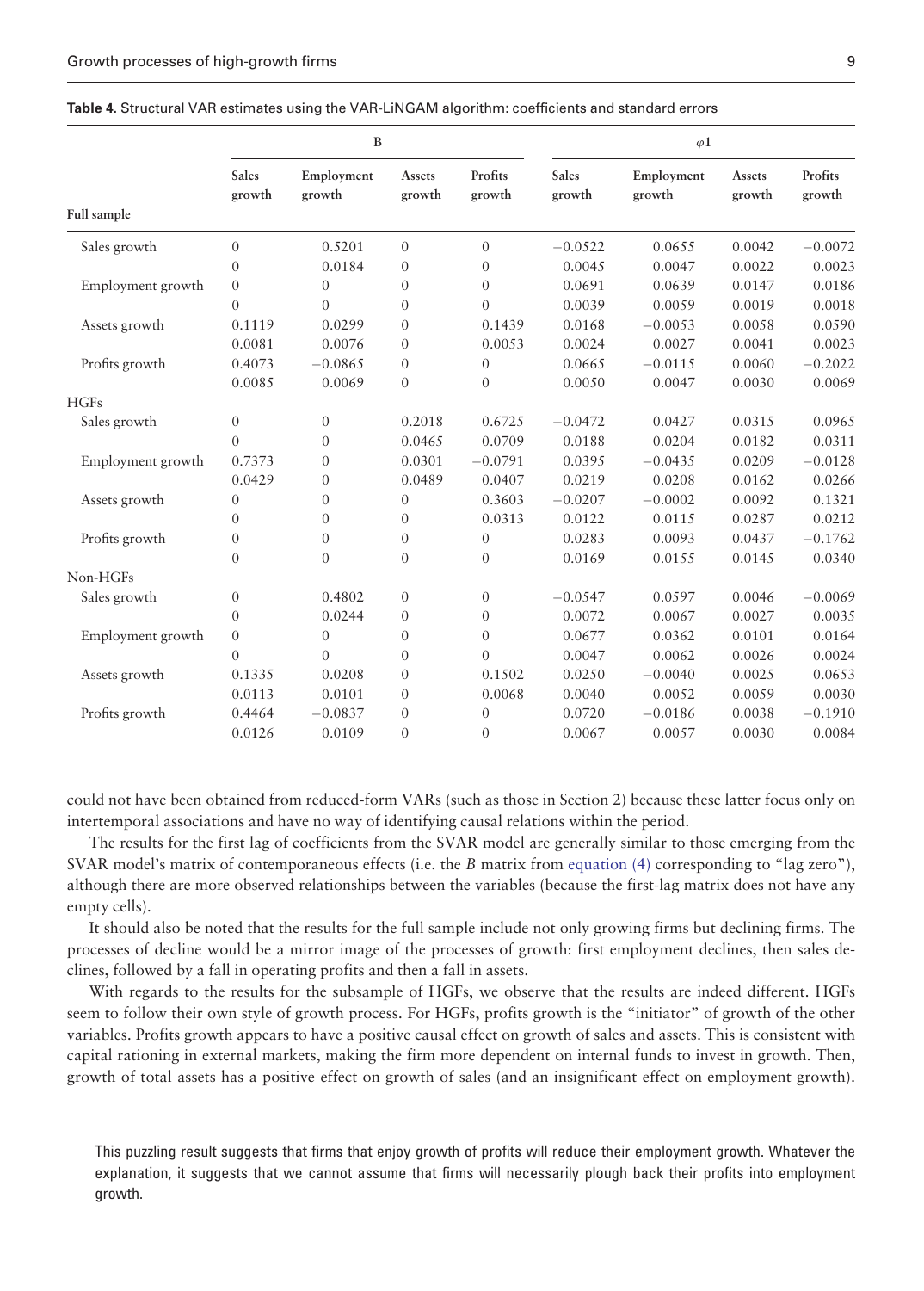Growth of sales has a positive effect on growth of employment. Growth of employment comes last in the causal ordering.

These insights into the growth processes of HGFs are reminiscent of findings by [Achtenhagen](#page-13-0) et al. (2010: 308), who write that: "How entrepreneurs view an increase in employment appears to be rather drastically different from what politicians would like to see." We observe that HGFs grow by first experiencing growth of operating profits, then growth of assets, then growth of sales, with growth of employment coming last. Our results for HGFs are also reminiscent of the previous suggestion by [Davidsson](#page-14-0) et al. (2009: 388) that "sound growth usually starts with achieving sufficient levels of profitability," rather than vice versa. In addition, growth of operating profits (and also growth of assets and sales) may be a signal of overall firm quality, that endows managers and investors with the confidence to engage in growth, and provides the firm with the resources to pay higher wages to higher quality new employees [\(Dahl and Klepper, 2015](#page-14-0)). Our results show that growth of operating profits has a negative direct effect on employment growth, although this is offset by positive indirect effects via sales growth and assets growth.

#### 4.4 Robustness

Firms in our samples may display heterogeneity in their causal orderings, such that the most commonly observed causal ordering does not always represent how firms grow (in other words, even if sales growth precedes profits growth for most firms, there may be a large minority of firms for whom profits growth precedes sales growth, which would cast doubt on the robustness of the results). To investigate the prevalence of alternative causal orderings, we follow the procedure in [Duschl and Brenner \(2013\)](#page-14-0), where we check the frequency of causal orderings observed for 500 bootstrapped replications (see Appendix 2 below). For the sample of non-HGFs, the observed causal ordering occurs in virtually all of the cases. For the sample of HGFs, however, we observe a number of different causal orderings. In most cases growth of operating profits comes first, and employment growth comes last. In most cases, growth of assets comes second in the causal ordering, but there are some cases where growth of sales comes second in the causal ordering.

To further investigate the robustness of our analysis, we present results for SVAR models with longer lags. Taking longer lags offers a richer econometric model at the cost of a smaller number of observations. Appendices 3 and 4 contain the SVAR results for two and three lag models, respectively. Overall, our results are similar to those from the baseline one-lag model.

We also investigated several other concerns about the robustness of our results.

First, the avid reader will recall that HGFs were defined in terms of employment growth. Do our main results hold using an alternative definition of HGFs based on sales growth (instead of employment growth)? Interestingly, we observed that our results were overall similar, although growth of sales and employment sometimes switched places in the causal ordering. For the sample of (sales) HGFs, the most frequently observed causal ordering was growth of profits, then assets, then sales, then employment (i.e. the same as for employment HGFs, although bootstrapping analysis revealed that sales and employment growth sometimes switched places). For the sample of non-HGFs, however, the most frequently observed causal ordering was growth of sales, then employment, then profits, then assets. For HGFs, defined either in terms of sales or employment, growth of profits and assets came at the start of the causal ordering, while the reverse was true for non-HGFs. Overall, these findings suggest that growth of sales and employment are closely related (as hinted at in our correlation matrix in [Table 2\)](#page-7-0) and that the causal ordering of these two variables (between themselves) depends on how HGFs are defined. Second, a possible concern relates to how the growth mode (i.e. organic growth vs. growth through mergers and acquisitions [M&A]) might affect our results. Using the available data on M&A activity in FAME (available to us for 2006–2011 only), we removed the known M&A events and repeated our analysis on the remaining subsample. The SVAR results were qualitatively similar to our main results, and yielded the same causal ordering as for our baseline sample. Third, to explore how firm size and sample composition effects might affect our analysis, we estimated our SVAR on a subsample of firms with 100+ employees, and obtained the same causal ordering and qualitatively similar results to our baseline full-sample case.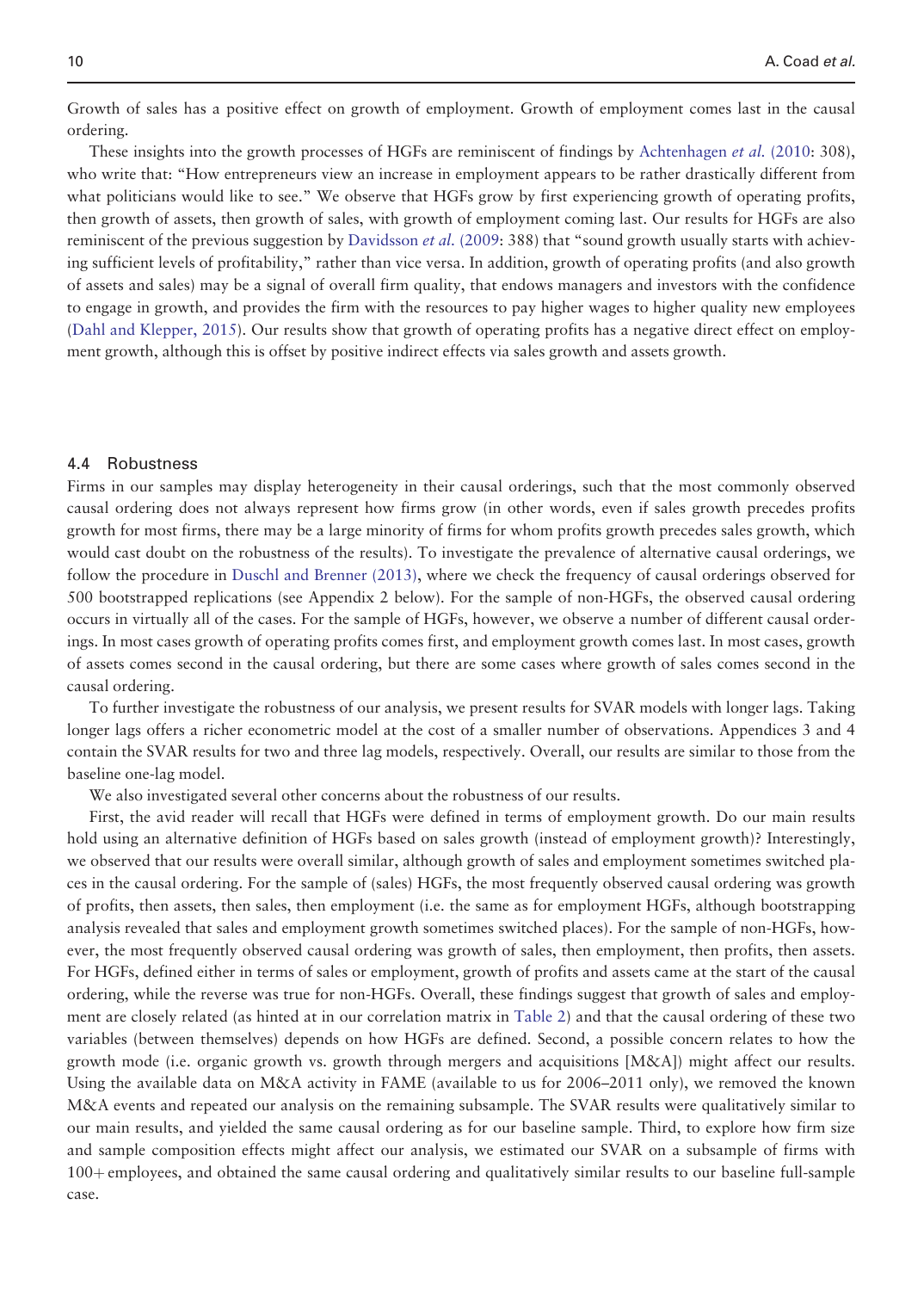#### 5. Discussion

This article applies advanced econometric techniques to identify differences in the processes of growth of HGFs and the general population. In doing so, the article seeks to clarify the causal relationship between four variables commonly used to proxy firm growth: sales, employment, profits, and assets. Historically this has been difficult to do given the econometric difficulties of obtaining causal estimates from observational data on firm growth. Our work differs from previous work by not considering the questions of *which* firms grow, or *how much* they grow, but in-stead how they grow ([McKelvie and Wiklund, 2010](#page-15-0)). [Figures 1](#page-12-0) and [2](#page-12-0) summarize the SVAR results for the full sample and for the subsample of HGFs, respectively.

At the most basic level, our results for the general population of firms suggest that employment growth kick-starts the growth process, which is then followed by sales growth. This is then followed by growth of operating profits, and growth of assets occurs at the end of the causal ordering. These results are similar to those obtained previously (e.g. [Coad, 2007, 2010](#page-13-0), [Moneta](#page-15-0) *et al.*, 2013) that highlight that growth of operating profits occurs toward the end of the growth process, while growth of employment and sales occur earlier on. For the full sample of all firms, the key stimulus is the addition (or subtraction) of employees, which contributes to growth of sales. Growth of operating profits is subsequently harvested, and growth of assets is determined at the end of the causal ordering. This approach follows a broadly Penrosian perspective whereby investment in staff capacity is used as the stimulus for slow expansion. Taking on new workers provides the resources to take advantage of productive opportunities, as manifested in sales growth. These sales then lead to an increase in profitability, which facilitates the firm's ability to invest these profits in assets.

We also questioned whether or not high growth firms would act differently to the general population. Our results indicate that HGFs have different growth processes to other firms because the growth of operating profits plays a more prominent role in HGF growth. For HGFs, growth of operating profits comes first, and has a positive effect on growth of assets and sales, and a (marginally significant) negative effect on the growth of employment. Second in the causal ordering is growth of assets, suggesting that it is through growth of assets that HGFs can increase their output (and hence sales) through productivity gains. Third in the causal ordering is growth of sales, and at the end of the HGF growth process is growth of employment. Employment growth occurs relatively late in the growth process for HGFs, indicating that these firms first increase their output through physical capital-induced productivity gains before subsequently adding employees. In contrast to what was observed for firms in general, employment growth is not the initial stimulus for firm growth in the subsample of HGFs. Instead, growth of operating profits appears to be the "prime mover" for HGFs. This suggests that profits may lead to the identification of [Penrose's \(1959\)](#page-15-0) "productive opportunity" and that the accumulation of non-staff resources using these profits is necessary to drive subsequent sales.

Our results support the argument that high growth follows a different process from growth in the general population of firms. We observe that for the general population of firms, employment growth seems to "kick-start" the growth process, with employment growth driving subsequent changes in growth of sales, assets, and profits. For HGFs, however, the causal ordering is different—first comes growth of operating profits, then assets growth, then growth of sales, and at the end comes employment growth. The growth process of HGFs puts more emphasis on growth of operating profits—HGFs may find it difficult to create jobs unless they first experience growth of operating profits, which may act as a signal to managers and investors that profitable growth opportunities are available. HGFs may be more aggressive in pursuing growth, converting profits into growth projects in circumstances where other firms would be less enterprising. For the full sample containing all firms, whether or not they show high growth, we do not observe that growth of operating profits has a causal influence on contemporaneous growth of sales or employment. In the case of non-HGFs, growth of profits comes toward the end (just before growth of assets) in the estimated causal ordering. In the case of HGFs, however, growth of operating profits comes first, and actually has a small *negative* effect on employment growth (although there are indirect positive effects via sales growth and assets growth).

Our results imply that not all firms can be pushed, or volunteer themselves, into the HGF category, by hiring large numbers of employees. Policies to stimulate HGFs should therefore not push firms to quickly hire new employees unless the underlying conditions are favorable. The opportunities and capabilities to assist high growth episodes need to be in place before implementing plans for aggressive employment growth. Simply spotting market opportunities, or taking risks regarding future market conditions, do not seem to be sufficient justification for rapid employment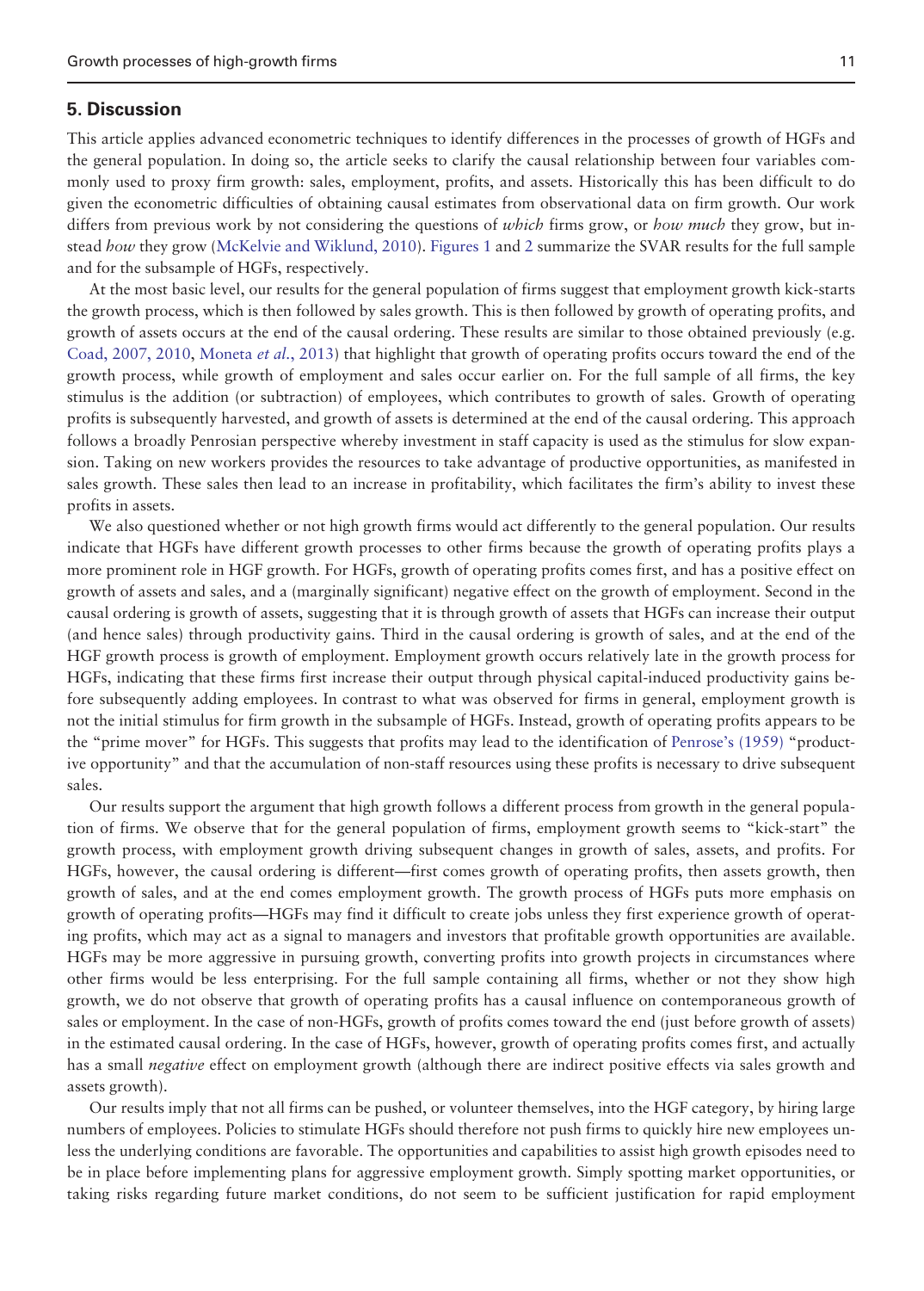<span id="page-12-0"></span>

Figure 1. Graphical representation of the SVAR results for the full sample from SVAR estimates with two time lags (reported in [Table 3](#page-8-0)). Solid arrows indicate positive effects; dashed arrows indicate negative ones. Coefficients not significant at the 95% level are not shown.



Figure 2. Graphical representation of the SVAR results for the sample of HGFs from SVAR estimates with two time lags (reported in [Table 3\)](#page-8-0). Solid arrows indicate positive effects; dashed arrows indicate negative ones. Coefficients not significant at the 95% level are not shown.

growth—instead the firm needs to have already built on the opportunity, in terms of having achieved profits growth and sales growth, before following up with the hiring of new employees.

Some limitations of our analysis should also be mentioned. With regards to profits, we only observe realized profits rather than *anticipated* profits, and so we cannot comment on the possibility that it is anticipated profits that is driving the process of firm growth for the full sample of firms. Another possible data limitation is that we focused on firms with 20 or more employees, thus neglecting the growth processes of smaller firms. In future work, SVARs of the growth process might also investigate the roles of other variables in the growth process, and include other variables such as productivity or R&D expenditure. Furthermore, we focused on the 10% fastest-growing firms, but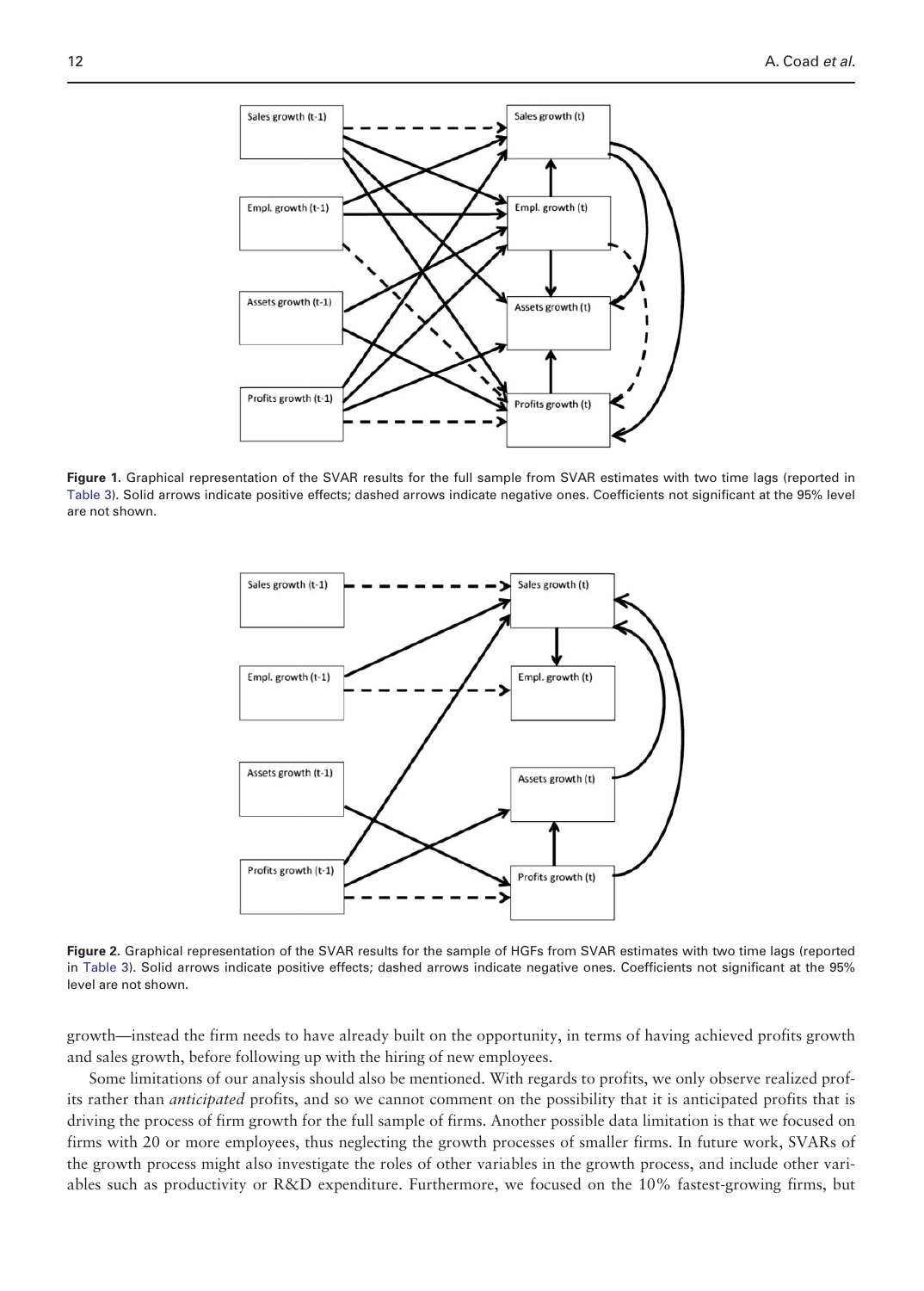<span id="page-13-0"></span>other definitions of HGFs might yield different results. Future work might also investigate how the growth process varies over the business cycle, or for firms in different countries or institutional contexts. Our SVAR model required the assumption that the relationships between the growth variables were acyclic (i.e. one causal direction between variables with no feedback loops), but future work might allow for cyclic relations between variables (cf [Lacerda](#page-14-0) et al.[, 2008](#page-14-0)).

Our empirical analysis has made a number of important contributions, however. First, it identifies an underlying schema of the growth process for the general population of business firms, focusing on the relationships between four main performance variables. Second, it identifies a unique pattern of growth among HGFs, whereby it is growth of operating profits that is the initial stimulus that triggers subsequent growth of assets, then sales, and then employment. Third, it does all this using an advanced technique for identifying causality which has considerable potential for use in the field of Management and Industrial Organization.

#### Acknowledgements

The authors are indebted to Albert Bravo Biosca, Tommaso Ciarli, Louise Marston, Ben Martin, Alessia Moneta, and Paul Nightingale, as well as seminar participants at NESTA and SPRU, and two anonymous reviewers for many helpful comments and discussions. They authors gratefully acknowledge receipt of ESRC grant ES/J008427/1. The views expressed are purely those of the authors and may not in any circumstances be regarded as stating an official position of the European Commission. Any remaining errors are the authors' alone.

#### References

- Achtenhagen, L., L. Naldi and L. Melin. (2010), 'Business growth do practitioners and scholars really talk about the same thing?,' Entrepreneurship Theory and Practice, 34(2), 289–316.
- Bottazzi, G., E. Cefis and G. Dosi. (2002), 'Corporate growth and industrial structures: some evidence from the Italian manufacturing industry,' Industrial and Corporate Change, 11(4), 705–723.
- Bottazzi, G. and A. Secchi. (2006), 'Explaining the distribution of firm growth rates,' Rand Journal of Economics, 37(2), 235-256.
- Bottazzi, G., A. Secchi and F. Tamagni. (2008), 'Productivity, profitability and financial performance,' Industrial and Corporate Change, 17(4), 711–751.
- Bottazzi, G., G. Dosi, N. Jacoby, A. Secchi and F. Tamagni. (2010), 'Corporate performances and market selection: some comparative evidence,' Industrial and Corporate Change, 19(6), 1953-1996.
- Bottazzi, G., A. Coad, N. Jacoby and A. Secchi. (2011), 'Corporate growth and industrial dynamics: evidence from French manufacturing,' Applied Economics, 43(1), 103–116.
- Boyd, B. K., S. Gove and M. A. Hitt. (2005), 'Consequences of measurement problems in strategic management research: the case of Amihud and Lev,' Strategic Management Journal, 26(4), 367–375.
- Brännback, M., A. L. Carsrud and N. Kiviluoto. (2014), Understanding the Myth of High Growth Firms: The Theory of the Greater Fool. Springer Science & Business Media. Springer: New York, Heidelberg, Dordrecht & London.
- Bravo, B. A. (2010), Growth dynamics: exploring business growth and contraction in Europe and the US, NESTA research report, November 2010. NESTA: London.
- Capasso, M., E. Cefis and K. Frenken. (2014), 'On the existence of persistently outperforming firms,' Industrial and Corporate Change, 23(4), 997–1036.
- Caves, R. (1998), 'Industrial organization and new findings on the turnover and mobility of firms,' Journal of Economic Literature, 36(4), 1947–1982.
- Coad, A. (2007a), 'A closer look at serial growth rate correlation,' Review of Industrial Organization, 31(1), 69–82.
- Coad, A. (2007b), 'Testing the principle of 'growth of the fitter': the relationship between profits and firm growth,' Structural Change and Economic Dynamics, 18(3), 370–386.
- Coad, A. (2009), The Growth of Firms: A Survey of Theories and Empirical Evidence. Edward Elgar: Cheltenham, UK.
- Coad, A. (2010), 'Exploring the processes of firm growth: evidence from a vector autoregression,' Industrial and Corporate Change, 19(6), 1677–1703.
- Coad, A. and M. Binder. (2014), 'Causal linkages between work and life satisfaction and their determinants in a structural VAR approach,' Economics Letters, 124, 263–268.
- Coad, A., S. O. Daunfeldt, W. Holzl, D. Johansson and P. Nightingale. (2014), 'High-growth firms: Introduction to the special issue,' Industrial and Corporate Change, 23(1), 91–112.
- Coad, A., J. Frankish, R. Roberts and D. Storey. (2013), 'Growth paths and survival chances,' Journal of Business Venturing, 28(5), 615–632.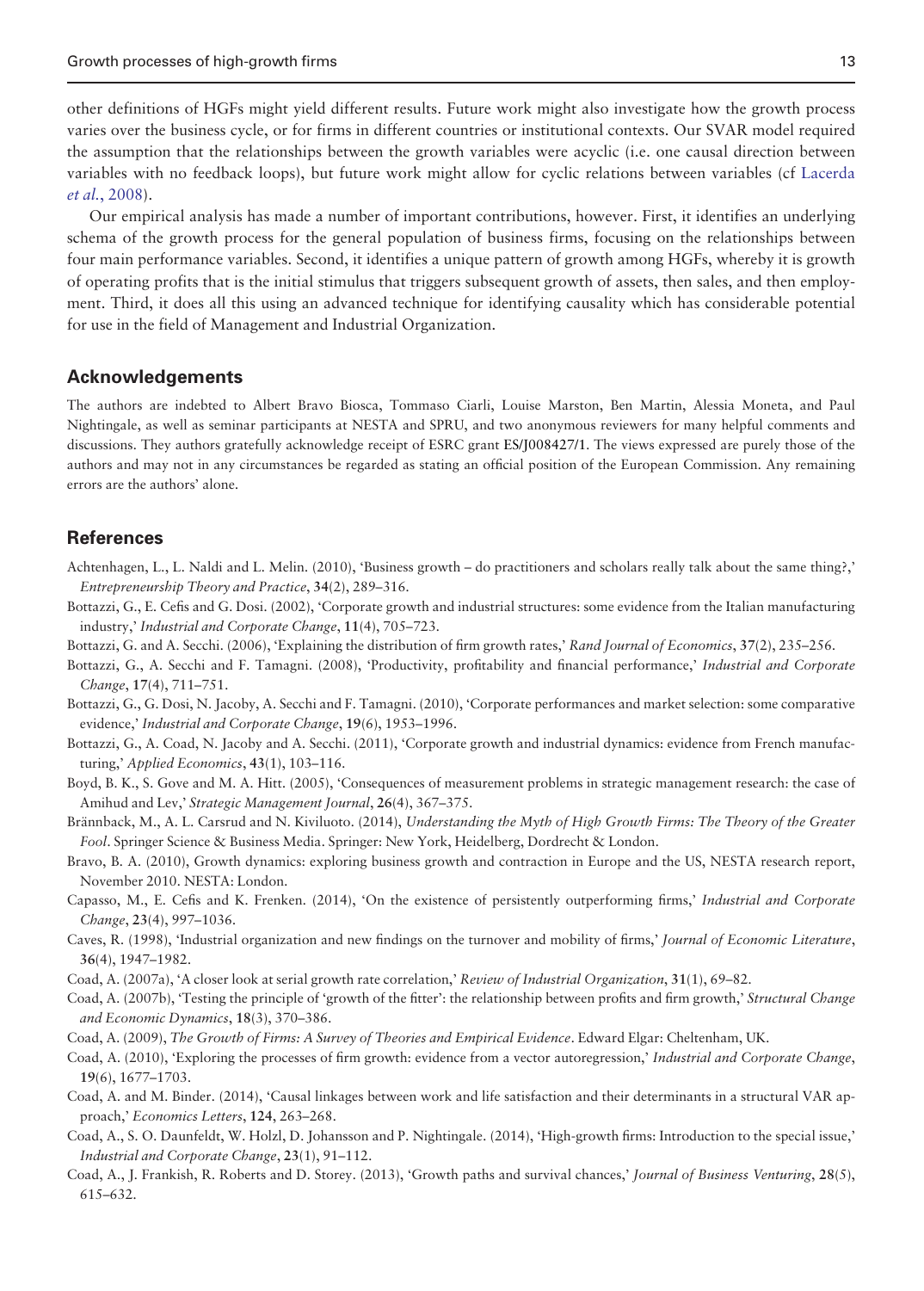<span id="page-14-0"></span>Coad, A. and W. Holzl. (2009), 'On the autocorrelation of growth rates,' Journal of Industry, Competition and Trade, 9, 139–166.

Coad, A. and R. Rao. (2010), 'Firm growth and R&D expenditure,' Economics of Innovation and New Technology, 19(2), 127–145. Coad, A., R. Rao and F. Tamagni. (2011), 'Growth processes of Italian manufacturing firms,' Structural Change and Economic Dynamics, 22(1), 54–70.

Colombelli, A., J. Krafft and F. Quatraro. (2014), 'High-growth firms and technological knowledge: do gazelles follow exploration or exploitation strategies?,' Industrial and Corporate Change, 23(1), 261-291.

Cowling, M. (2003), The employment contribution of the self-employed in the EU, Research Report URN 03/539. Small Business Service. London. [www.sbs.gov.uk/research/](http://www.sbs.gov.uk/research/).<http://berr.gov.uk/files/file38300.pdf>.

- Cowling, M. (2004), 'The growth-profit nexus,' Small Business Economics, 22(1), 1–9.
- Cowling, M., P. Bates, N. Jagger and G. Murray. (2008), Study of the impact of the Enterprise Investment Scheme (EIS) and Venture Capital Trusts (VCTs) on company performance, HMRC Research Report 44. HMRC: London.
- Dahl, M. S. and S. Klepper. (2015), 'Whom do new firms hire?,' Industrial and Corporate Change, 24(4), 819-836.
- Daunfeldt, S. O. and D. Halvarsson. (2015), 'Are high-growth firms one-hit wonders? Evidence from Sweden,' Small Business Economics, 44, 361–383.
- Davidsson, P. and J. Wiklund. (2001), 'Levels of analysis in entrepreneurship research: Current research practice and suggestions for the future,' Entrepreneurship Theory and Practice, 25(4), 81-100.
- Davidsson, P., P. Steffens and J. Fitzsimmons. (2009), 'Growing profitable or growing from profits: Putting the horse in front of the cart?,' Journal of Business Venturing, 24, 388–406.
- Delmar, F., A. McKelvie and K. Wennberg. (2013), 'Untangling the relationships among growth, profitability and survival in new firms,' Technovation, 33(8–9), 276–291.
- Demirel, P. and M. Mazzucato. (2012), 'Innovation and firm growth: is R&D worth it?,' Industry and Innovation, 19(1), 45–62.
- Denrell, J., C. Fang and C. Liu. (2015), Chance explanations in the management sciences,' Organization Science, in press.
- Duschl, M. and T. Brenner. (2013), 'Growth dynamics in regional systems of technological activities,' Working Papers on Innovation and Space, University of Marburg.
- Duschl, M. and S. Peng. (2015), 'The patterns of Chinese firm growth: a conditional estimation approach of the asymmetric exponential power density,' Industrial and Corporate Change, in press.
- Eurostat-OECD (2007), Eurostat-OECD Manual on Business Demography Statistics. Office for Official Publications of the European Communities: Luxembourg.
- Evans, P. and R. Welpton. (2009), 'Methods explained business structure database,' Economic and Labour Market Review, 3(6), 71–75.
- Fagiolo, G. and A. Luzzi. (2006), 'Do liquidity constraints matter in explaining firm size and growth? Some evidence from the Italian manufacturing industry,' Industrial and Corporate Change, 15(1), 1-39.
- Fisher, F. and J. McGowan. (1983), 'On the misuse of accounting rates of return to infer monopoly profits,' American Economic Review, 73(1), 82–97.
- Garnsey, E., E. Stam and P. Heffernan. (2006), 'New firm growth: Exploring processes and paths,' *Industry & Innovation*, 13(1),  $1 - 2.0$ .
- Geroski, P. A. (2000), 'The growth of firms in theory and in practice,' in N. Foss and V. Mahnke (eds), Competence, Governance and Entrepreneurship. Oxford University Press, pp. 168–186.
- Goddard, J., D. McMillan and J. O. S. Wilson. (2006), 'Do firm sizes and profit rates converge? Evidence on Gibrat's Law and the persistence of profits in the long run,' Applied Economics, 38, 267–278.
- Hair, J. F., R. E. Anderson, R. L. Tatham and W. C. Black. (1998), *Multivariate Data Analysis*, 5th edn. Prentice Hall: Upper Saddle River, New Jersey.
- Helfat, C. E. (2007), 'Stylized facts, empirical research and theory development in management,' Strategic Organization, 5(2), 185–192.
- Henrekson, M. and D. Johansson. (2010), 'Gazelles as job creators: a survey and interpretation of the evidence,' Small Business Economics, 35(2), 227–244.
- Holzl, W. (2014), 'Persistence, survival, and growth: a closer look at 20 years of fast-growing firms in Austria,' Industrial and Corporate Change, 23(1), 199–231.
- Hoyer, P., S. Shimizu and A. Kerminen. (2006), 'Estimation of linear, non-gaussian causal models in the presence of confounding latent variables,' Proceedings of the Third European Workshop on Probabilistic Graph Models (PGM 06), pp. 155–162. Available as Arxiv preprint cs/0603038.

Hyvärinen, A., J. Karhunen and E. Oja. (2001), Independent Component Analysis, vol. 26. Wiley-interscience.

- Hyvärinen, A., K. Zhang, S. Shimizu and P. Hoyer. (2010), 'Estimation of a structural vector autoregression model using non-gaussianity,' Journal of Machine Learning Research, 11, 1709–1731.
- Lacerda, G., P. Spirtes, J. Ramsey and P. Hoyer. (2008), 'Discovering cyclic causal models by independent components analysis,' Proceedings of the 24th Conference on Uncertainty in Artificial Intelligence (UAI-2008).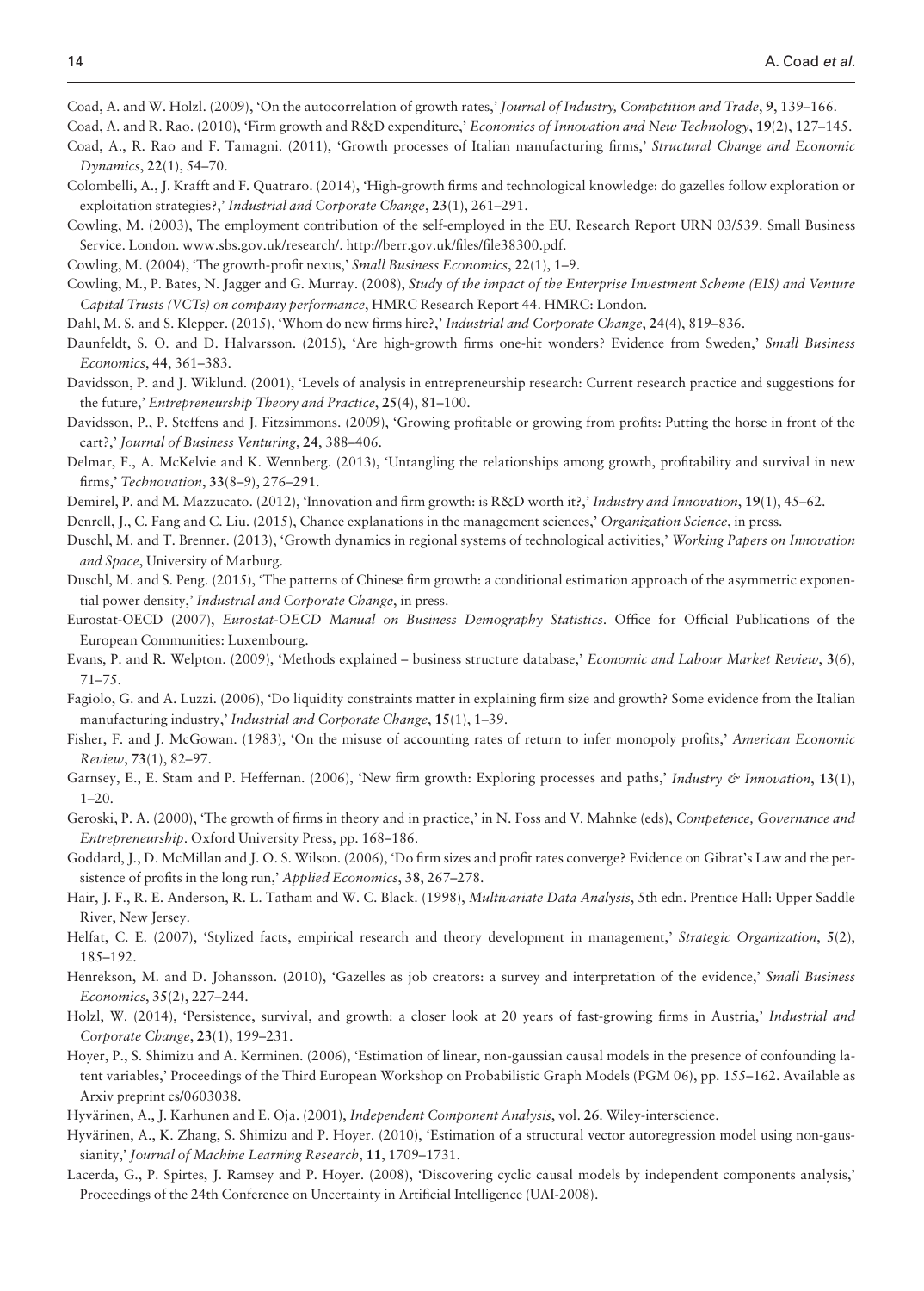- <span id="page-15-0"></span>Lee, S. (2014), 'The relationship between growth and profit: evidence from firm-level panel data,' Structural Change and Economic Dynamics, 28, 1–11.
- Malerba, F. and L. Orsenigo. (1997), 'Technological regimes and sectoral patterns of innovative activities,' Industrial and Corporate Change, 6(1), 83–117.
- Mason, C. and R. Brown. (2010), High growth firms in Scotland, Final report for Scottish Enterprise, Glasgow.
- McKelvie, A. and J. Wiklund. (2010), 'Advancing firm growth research: a focus on growth mode instead of growth rate,' Entrepreneurship Theory and Practice, 34(2), 261–288.
- Metcalfe, J. S. (2005), 'Accounting for evolution: an assessment of the population method,' Working paper, 27th July 2005, CRIC, University of Manchester
- Miller, C. C., N. T. Washburn and W. H. Glick. (2013), 'The myth of firm performance,' Organization Science, 24(3), 948-964.
- Moneta, A., N. Chlaß, D. Entner and P. Hoyer. (2011), 'Causal search in structural vector autoregressive models,' Journal of Machine Learning Research: Workshop and Conference Proceedings, 12, 95–114.
- Moneta, A., D. Entner, P. Hoyer and A. Coad. (2013), 'Causal inference by independent component analysis: theory and applications,' Oxford Bulletin of Economics and Statistics, 75(5), 705–730.
- Nightingale P. and A. Coad. (2014), 'Muppets and gazelles: political and methodological biases in entrepreneurship research,' Industrial and Corporate Change, 21(1), 113–143.
- Parker, S., D. Storey and A. van Witteloostuijn. (2010), 'What happens to gazelles? The importance of dynamic management strategy,' Small Business Economics, 35, 203–226.
- Penrose, E. T. (1959), The Theory of the Growth of the Firm. Basil Blackwell: Oxford.
- Shane, S. (2009), 'Why encouraging more people to become entrepreneurs is bad public policy,' Small Business Economics, 33, 141–149.
- Shepherd, D. and J. Wiklund. (2009), 'Are we comparing Apples with Apples or Apples with Oranges? Appropriateness of knowledge accumulation across growth studies,' Entrepreneurship Theory and Practice, 33(1), 105–123.
- Shimizu, S., P. Hoyer, A. Hyvärinen and A. Kerminen. (2006), 'A linear non-gaussian acyclic model for causal discovery,' Journal of Machine Learning Research, 7, 2003–2030.
- Srholec, M. and B. Verspagen. (2012), 'The Voyage of the Beagle into innovation: explorations on heterogeneity, selection, and sectors,' Industrial and Corporate Change, 21(5), 1221–1253.
- Stanley, M. H. R., L. A. N. Amaral, S. V. Buldyrev, S. Havlin, H. Leschhorn, P. Maass, M. A. Salinger and H. E. Stanley. (1996), 'Scaling behavior in the growth of companies,' Nature, 379, 804–806.
- Steffens, P., P. Davidsoon and J. Fitzsimmons. (2009), 'Performance configurations over time: Implications for growth- and profitoriented strategies,' Entrepreneurship Theory and Practice, 33(1), 125–148.
- Stone, J. (2004), Independent Component Analysis: A Tutorial Introduction. MIT Press: Cambridge, MA.
- Storey, D. (1994), Understanding the Small Business Sector. Thomson: London, UK.
- Sutton, J. (1997), 'Gibrat's legacy,' Journal of Economic Literature, XXXV, 40–59.
- You, J. I. (1995), 'Small firms in economic theory,' Cambridge Journal of Economics, 19, 441-462.
- Yu, X., G. Dosi, J. Lei and A. Nuvolari. (2015), 'Institutional change and productivity growth in China's manufacturing: the microeconomics of knowledge accumulation and creative restructuring,' Industrial and Corporate Change, in press.

#### Appendix 1

Quantile–quantile plots of the VAR residuals for the full sample, for the one-lag model. These plots provide justification for the VAR-LiNGAM assumption of non-Gaussian residuals. The qq-plots for subsamples of HGFs and non-HGFs, as well as for the two-lag and three-lag models, are similar.

#### Appendix 2

Robustness analysis: Frequencies of heterogeneous observed causal pathways from 500 bootstrap replications. For details on the technique, see [Duschl and Brenner \(2013,](#page-14-0) see in particular their Appendix). For the full sample, and the sample of non-HGFs, for SVARs having either one lag or two lags, the results were all the same, and are not shown here: in all cases, the observed causal ordering was employment growth, then sales growth, then profits growth, then assets growth. For the full sample and the sample of non-HGFs, in the case of the three-lag SVAR, the same causal ordering was observed in the vast majority (about 98%) of the cases, but not all. For the subsample of HGFs, more heterogeneity of causal orderings across bootstrap samples was observed. The bar-chart below shows the bootstrap analysis results for a one-lag SVAR. Two-lag and three-lag SVARs showed similar patterns, with "4312" being the predominant causal ordering, although other causal orderings (e.g. "4132," "4123," "1432," and "1423") were also observed in a minority of cases.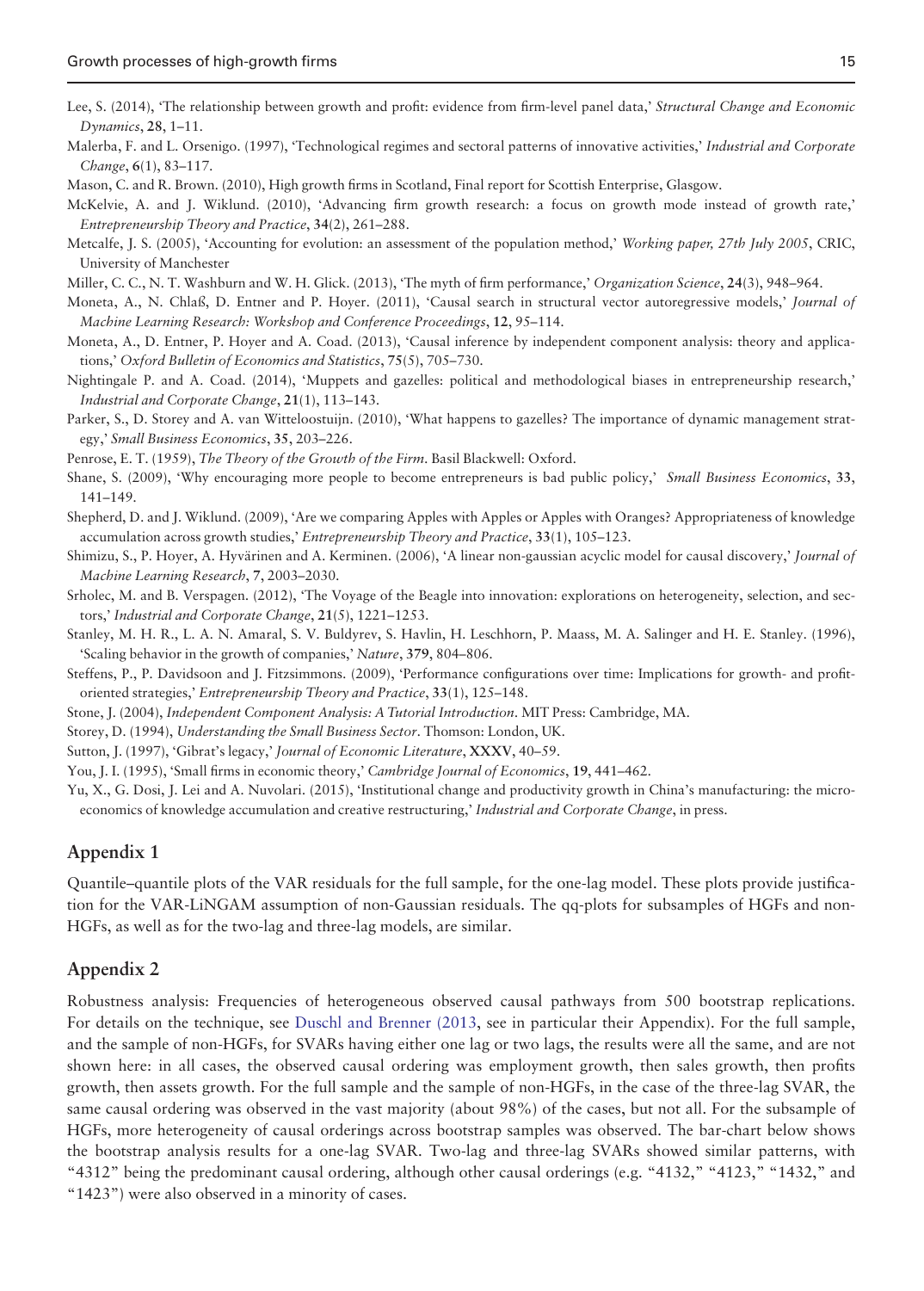

Figure A2.1. Bootstrap analysis of causal orderings for HGF subsamples (one-lag SVAR).  $1 =$  sales growth,  $2 =$  employment growth,  $3 =$  assets growth,  $4 =$  profits growth.

causal orderings

 $\circ$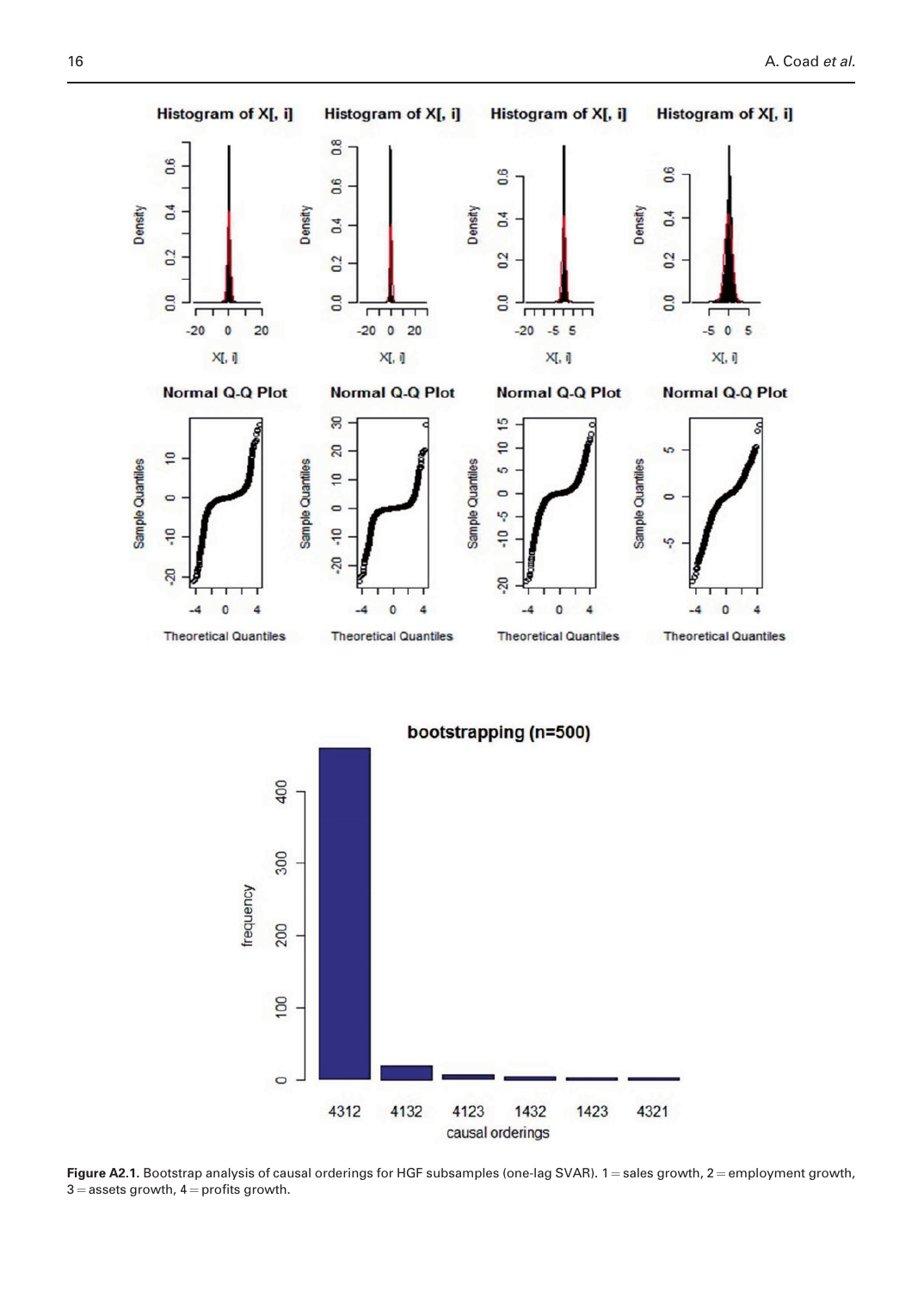### Appendix 3: SVAR model with two lags

|                       | $\mathbf{B}$     |                                           |                |                          |                 | $\varphi$ 1                        |           |                            |                 | $\varphi$ 2                 |           |                   |  |  |
|-----------------------|------------------|-------------------------------------------|----------------|--------------------------|-----------------|------------------------------------|-----------|----------------------------|-----------------|-----------------------------|-----------|-------------------|--|--|
|                       | Sales            | <b>Employment</b> Assets<br>growth growth |                | Profits<br>growth growth | Sales<br>growth | <b>Employment</b> Assets<br>growth | growth    | Profits<br>growth          | Sales<br>growth | Employment Assets<br>growth | growth    | Profits<br>growth |  |  |
| Full sample           |                  |                                           |                |                          |                 |                                    |           |                            |                 |                             |           |                   |  |  |
| Sales growth          | $\mathbf{0}$     | 0.5089                                    | $\Omega$       | $\mathbf{0}$             | $-0.0559$       | 0.0695                             |           | $0.0064 - 0.0121 - 0.0122$ |                 | 0.0216                      | 0.0030    | $-0.0189$         |  |  |
|                       | $\mathbf{0}$     | 0.0224                                    | $\mathbf{0}$   | $\mathbf{0}$             | 0.0065          | 0.0062                             | 0.0028    | 0.0034                     | 0.0049          | 0.0046                      | 0.0026    | 0.0032            |  |  |
| Employment            | $\mathbf{0}$     | $\mathbf{0}$                              | $\mathbf{0}$   | $\boldsymbol{0}$         | 0.0697          | 0.0451                             | 0.0144    | 0.0232                     | 0.0183          | 0.0101                      | 0.0108    | 0.0138            |  |  |
| growth                | $\Omega$         | $\Omega$                                  | $\Omega$       | $\mathbf{0}$             | 0.0049          | 0.0068                             | 0.0020    | 0.0024                     | 0.0032          | 0.0039                      | 0.0021    | 0.0022            |  |  |
| Assets growth 0.1058  |                  | 0.0327                                    | $\overline{0}$ | 0.1493                   | 0.0110          | $-0.0107$                          | $-0.0075$ | 0.0744                     | 0.0107          | 0.0073                      | 0.0107    | 0.0460            |  |  |
|                       | 0.0098           | 0.0105                                    | $\Omega$       | 0.0058                   | 0.0029          | 0.0029                             | 0.0052    | 0.0029                     | 0.0028          | 0.0031                      | 0.0038    | 0.0025            |  |  |
| Profits growth 0.4070 |                  | $-0.0804$                                 | $\Omega$       | $\mathbf{0}$             | 0.0804          | $-0.0206$                          | 0.0172    | $-0.2506$                  | 0.0230          | 0.0079                      | 0.0070    | $-0.0825$         |  |  |
|                       | 0.0105           | 0.0079                                    | $\Omega$       | $\boldsymbol{0}$         | 0.0072          | 0.0052                             | 0.0046    | 0.0084                     | 0.0055          | 0.0052                      | 0.0036    | 0.0062            |  |  |
| HGFs                  |                  |                                           |                |                          |                 |                                    |           |                            |                 |                             |           |                   |  |  |
| Sales growth          | $\boldsymbol{0}$ | $\boldsymbol{0}$                          | 0.2087         | 0.5617                   | $-0.0710$       | 0.0681                             | 0.0212    | 0.0868                     | 0.0134          | $-0.0085$                   | 0.0252    | $-0.0545$         |  |  |
|                       | $\Omega$         | $\mathbf{0}$                              | 0.0668         | 0.0911                   | 0.0257          | 0.0244                             | 0.0244    | 0.0487                     | 0.0230          | 0.0190                      | 0.0249    | 0.0357            |  |  |
| Employment            | 0.7528           | $\mathbf{0}$                              | 0.0575         | $-0.1490$                | 0.0540          | $-0.0614$                          | 0.0085    | 0.0270                     | $-0.0116$       | $-0.0132$                   | 0.0076    | 0.0878            |  |  |
| growth                | 0.0602           | $\mathbf{0}$                              | 0.0530         | 0.0553                   | 0.0336          | 0.0346                             | 0.0187    | 0.0392                     | 0.0198          | 0.0153                      | 0.0223    | 0.0296            |  |  |
| Assets growth 0       |                  | $\mathbf{0}$                              | $\Omega$       | 0.4294                   | $-0.0207$       | $-0.0035$                          | $-0.0181$ | 0.1696                     | $-0.0408$       | 0.0350                      | $-0.0046$ | 0.0890            |  |  |
|                       | $\Omega$         | $\Omega$                                  | $\Omega$       | 0.0447                   | 0.0134          | 0.0118                             | 0.0352    | 0.0309                     | 0.0229          | 0.0211                      | 0.0269    | 0.0307            |  |  |
| Profits growth 0      |                  | $\Omega$                                  | $\Omega$       | $\mathbf{0}$             | 0.0316          | 0.0067                             | 0.0577    | $-0.2081$                  | 0.0032          | $-0.0042$                   | $-0.0155$ | 0.0075            |  |  |
|                       | $\mathbf{0}$     | $\mathbf{0}$                              | $\mathbf{0}$   | $\boldsymbol{0}$         | 0.0227          | 0.0170                             | 0.0228    | 0.0580                     | 0.0245          | 0.0179                      | 0.0240    | 0.0414            |  |  |
| Non-HGFs              |                  |                                           |                |                          |                 |                                    |           |                            |                 |                             |           |                   |  |  |
| Sales growth          | $\mathbf{0}$     | 0.4824                                    | $\mathbf{0}$   | $\boldsymbol{0}$         | $-0.0590$       | 0.0560                             | 0.0086    | $-0.0120$                  | $-0.0199$       | 0.0130                      | 0.0106    | $-0.0161$         |  |  |
|                       | $\Omega$         | 0.0313                                    | $\Omega$       | $\boldsymbol{0}$         | 0.0089          | 0.0085                             | 0.0036    | 0.0044                     | 0.0068          | 0.0072                      | 0.0039    | 0.0036            |  |  |
| Employment            | $\Omega$         | $\mathbf{0}$                              | $\Omega$       | $\mathbf{0}$             | 0.0729          | 0.0283                             | 0.0109    | 0.0198                     | 0.0114          | $-0.0147$                   | 0.0087    | 0.0105            |  |  |
| growth                | $\Omega$         | $\Omega$                                  | $\Omega$       | $\mathbf{0}$             | 0.0053          | 0.0082                             | 0.0035    | 0.0025                     | 0.0038          | 0.0047                      | 0.0032    | 0.0025            |  |  |
| Assets growth 0.1363  |                  | 0.0076                                    | $\mathbf{0}$   | 0.1574                   | 0.0218          | $-0.0124$                          | $-0.0133$ | 0.0830                     | 0.0206          | 0.0123                      | 0.0104    | 0.0494            |  |  |
|                       | 0.0155           | 0.0124                                    | $\Omega$       | 0.0073                   | 0.0054          | 0.0052                             | 0.0063    | 0.0039                     | 0.0042          | 0.0051                      | 0.0052    | 0.0035            |  |  |
| Profits growth 0.4453 |                  | $-0.0697$                                 | $\overline{0}$ | $\boldsymbol{0}$         | 0.0872          | $-0.0251$                          | 0.0122    | $-0.2339$                  | 0.0247          | 0.0034                      | $-0.0015$ | $-0.0698$         |  |  |
|                       | 0.0170           | 0.0140                                    | $\Omega$       | $\boldsymbol{0}$         | 0.0099          | 0.0081                             | 0.0052    | 0.0102                     | 0.0068          | 0.0072                      | 0.0037    | 0.0070            |  |  |